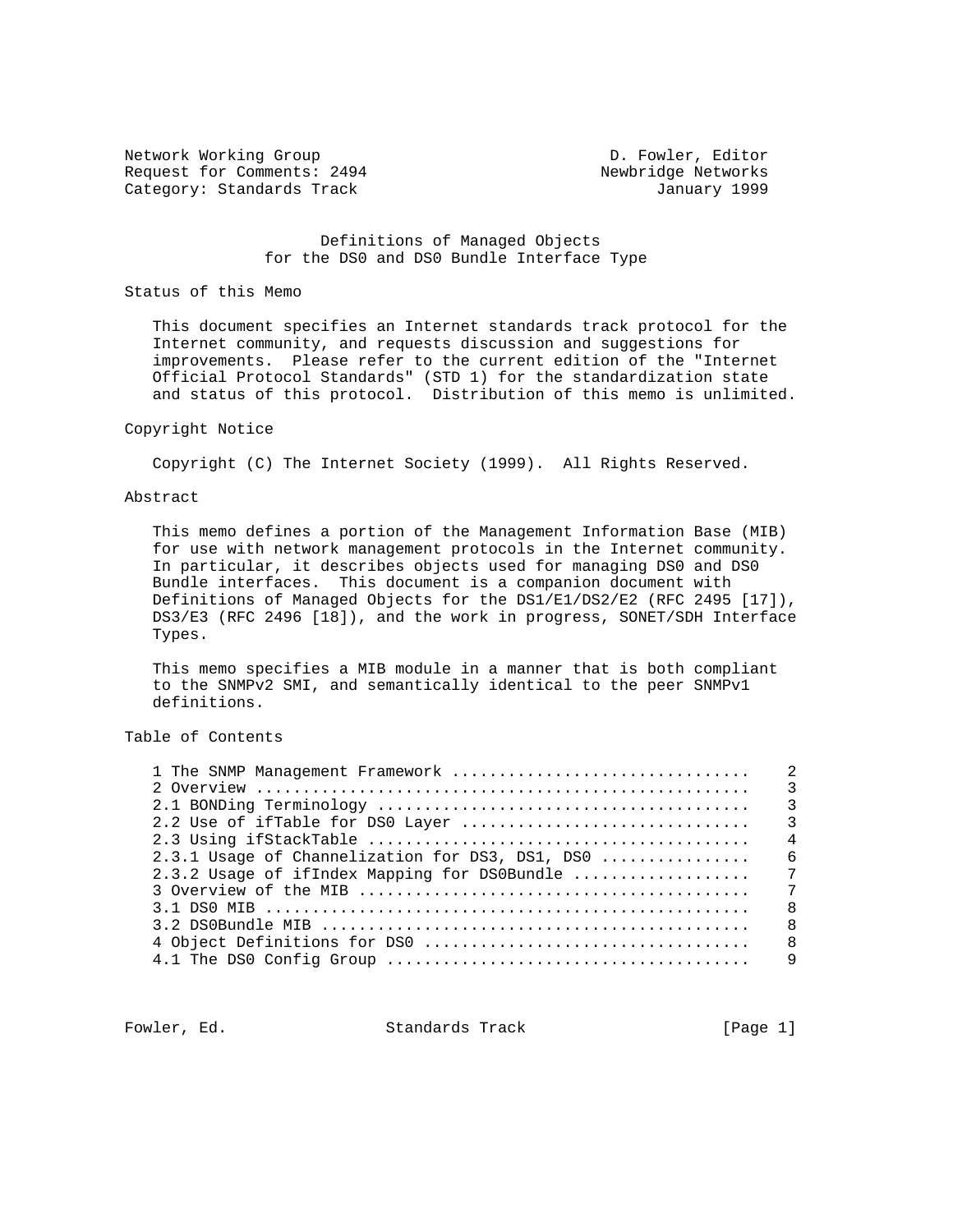| 4.1.1 The DS0 Configuration Table   | $\mathsf{Q}$ |
|-------------------------------------|--------------|
| 4.1.2 The DS0 Channel Mapping Table | 12           |
| 5 Object Definitions for DS0 Bundle | 15           |
| 5.1 The DS0 Bundle Config Group     | 15           |
|                                     | 15           |
|                                     | 18           |
|                                     | 18           |
|                                     | 2.1          |
|                                     | 2.2.         |
|                                     | 2.2          |
|                                     | 23           |
|                                     | 2.4          |
|                                     | 25           |
|                                     |              |

1. The SNMP Management Framework

 The SNMP Management Framework presently consists of five major components:

- o An overall architecture, described in RFC 2271 [1].
- o Mechanisms for describing and naming objects and events for the purpose of management. The first version of this Structure of Management Information (SMI) is called SMIv1 and described in STD 16, RFC 1155 [2], STD 16, RFC 1212 [3] and RFC 1215 [4]. The second version, called SMIv2, is described in RFC 1902 [5], RFC 1903 [6] and RFC 1904 [7].
- o Message protocols for transferring management information. The first version of the SNMP message protocol is called SNMPv1 and described in STD 15, RFC 1157 [8]. A second version of the SNMP message protocol, which is not an Internet standards track protocol, is called SNMPv2c and described in RFC 1901 [9] and RFC 1906 [10]. The third version of the message protocol is called SNMPv3 and described in RFC 1906 [10], RFC 2272 [11] and RFC 2274 [12].
- o Protocol operations for accessing management information. The first set of protocol operations and associated PDU formats is described in STD 15, RFC 1157 [8]. A second set of protocol operations and associated PDU formats is described in RFC 1905 [13].
- A set of fundamental applications described in RFC 2273 [14] and the view-based access control mechanism described in RFC 2275 [15]. Managed objects are accessed via a virtual information store, termed the Management Information Base or MIB. Objects in the MIB are defined using the mechanisms defined in the SMI.

Fowler, Ed. Standards Track [Page 2]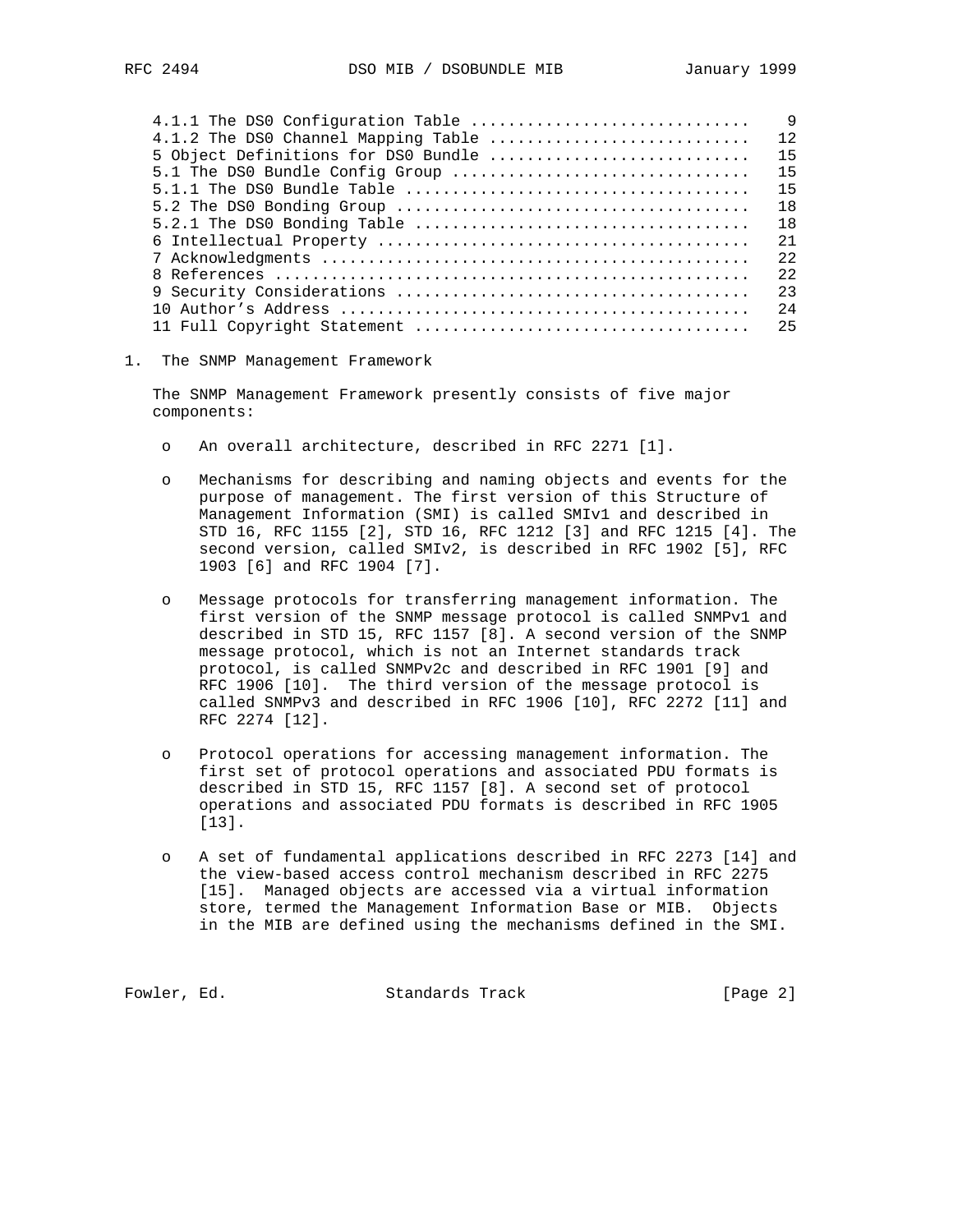This memo specifies a MIB module that is compliant to the SMIv2. A MIB conforming to the SMIv1 can be produced through the appropriate translations. The resulting translated MIB must be semantically equivalent, except where objects or events are omitted because no translation is possible (use of Counter64). Some machine readable information in SMIv2 will be converted into textual descriptions in SMIv1 during the translation process. However, this loss of machine readable information is not considered to change the semantics of the MIB.

2. Overview

 These objects are used when the particular media being used to realize an interface is a DS0 interface. At present, this applies to these values of the ifType variable in the Internet-standard MIB:

 ds0 (81) ds0Bundle (82)

2.1. BONDing Terminology

 Please reference The BONDing Spec [20] for definitions of terms used to describe bonding modes.

2.2. Use of ifTable for DS0 Layer

The following items are defined in RFC 2233 [16].

 Only the ifGeneralInformationGroup and ifCounterDiscontinuityGroup need to be supported.

| ifTable Object | Use for DS0 Layer                                                                                                                                     |
|----------------|-------------------------------------------------------------------------------------------------------------------------------------------------------|
| ifIndex        | Interface index.                                                                                                                                      |
| ifDescr        | See interfaces MIB [16].                                                                                                                              |
| ifType         | $ds0(81)$ or $ds0Bundle(82)$ .                                                                                                                        |
| ifSpeed        | 64000 for ds0 (regardless of the<br>setting of robbed bit signalling)<br>or N*64000 for ds0Bundle.                                                    |
| ifPhysAddress  | The value of the Circuit<br>Identifier. If no Circuit<br>Identifier has been assigned<br>this object should have an octet<br>string with zero length. |

| [Page $3$ ]<br>Standards Track<br>Fowler, Ed. |  |  |  |
|-----------------------------------------------|--|--|--|
|-----------------------------------------------|--|--|--|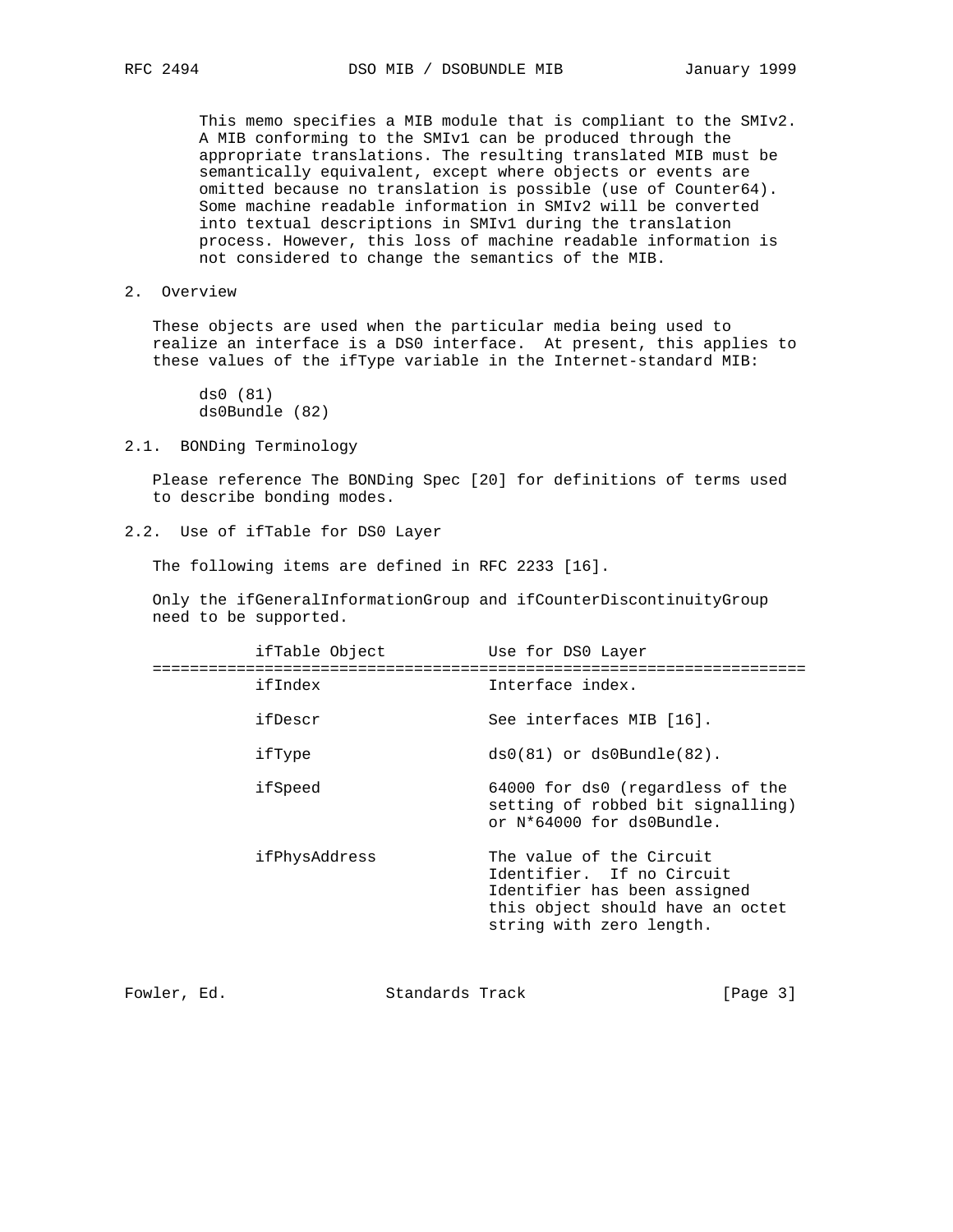| ifAdminStatus          | See interfaces MIB [16].                          |
|------------------------|---------------------------------------------------|
| ifOperStatus           | See interfaces MIB [16].                          |
| ifLastChange           | See interfaces MIB [16].                          |
| ifName                 | See interfaces MIB [16].                          |
| ifLinkUpDownTrapEnable | Set to disabled(2).<br>Supports read-only access. |
| ifHighSpeed            | Set to rounded ifSpeed/1000000.                   |
| ifConnectorPresent     | Set to $false(2)$ .                               |

#### 2.3. Using ifStackTable

 This section describes by example how to use ifStackTable to represent the relationship of ds0 and ds0Bundles with ds1 interfaces. Implementors of the stack table for ds0 and ds0Bundle interfaces should look at the appropriate RFC for the service being stacked on ds0s and ds0Bundles. Examples given below are for illustration purposes only.

Example: A Frame Relay Service is being carried on 4 ds0s of a ds1.

|     | Frame Relay Service                                                     |             |             |
|-----|-------------------------------------------------------------------------|-------------|-------------|
|     |                                                                         |             |             |
|     |                                                                         |             |             |
|     | ds0Bundle                                                               |             |             |
|     |                                                                         |             |             |
|     |                                                                         |             |             |
|     | +---+ +---+                                                             | $+ - - - +$ | $+ - - - +$ |
|     | $\vert ds0 \vert$ $\vert ds0 \vert$ $\vert ds0 \vert$ $\vert ds0 \vert$ |             |             |
|     | $+ - - - +$ $+ - - - +$                                                 |             | $+---+$     |
|     |                                                                         |             |             |
|     |                                                                         |             |             |
| ds1 |                                                                         |             |             |
|     |                                                                         |             |             |

The assignment of the index values could for example be:

| ifIndex Description |           |                             |
|---------------------|-----------|-----------------------------|
|                     |           |                             |
| ds0Bundle           | (type 82) |                             |
| $ds0$ #1            | (type 81) |                             |
|                     |           | FrameRelayService (type 44) |

Fowler, Ed. Standards Track [Page 4]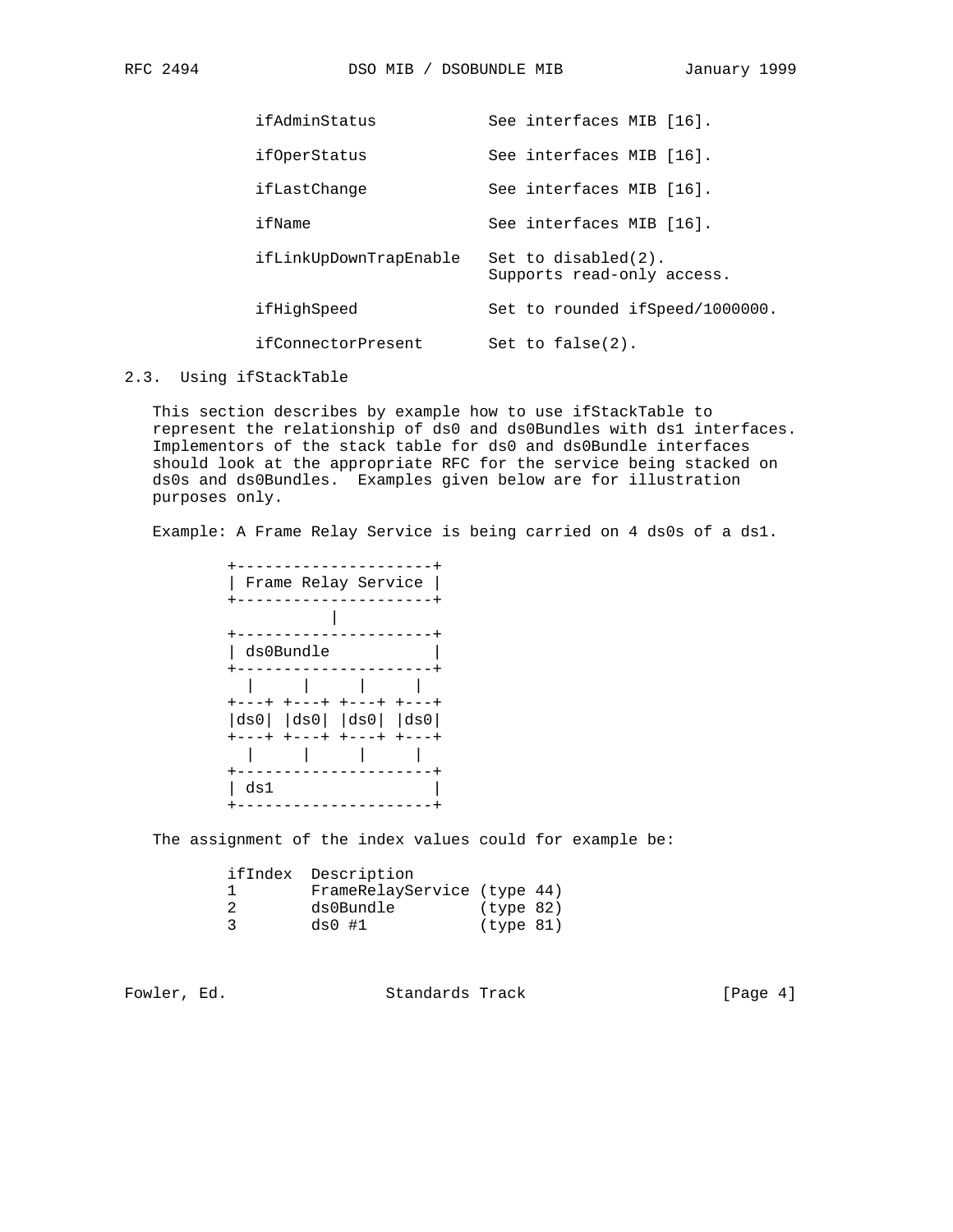|   | $ds0$ #2 | (type 81) |  |
|---|----------|-----------|--|
| 5 | $ds0$ #3 | (type 81) |  |
| 6 | $ds0$ #4 | (type 81) |  |
|   | ds1      | (type 18) |  |

 The ifStackTable is then used to show the relationships between the various interfaces.

# ifStackTable Entries

| HigherLayer LowerLayer |   |
|------------------------|---|
|                        | 1 |
|                        | 2 |
| 2                      | 3 |
| 2                      | 4 |
| 2                      | 5 |
| 2                      | 6 |
| 3                      |   |
|                        |   |
| 5                      |   |
| 6                      |   |
|                        |   |

 In the case where the frameRelayService is using a single ds0, then the ds0Bundle is not required.

| Frame Relay Service |
|---------------------|
|                     |
| ---+                |
| ds0                 |
|                     |
|                     |
|                     |
| ds1                 |
|                     |

The assignment of the index values could for example be:

| ifIndex Description         |           |  |
|-----------------------------|-----------|--|
| FrameRelayService (type 44) |           |  |
| ds0                         | (type 81) |  |
| ds1                         | (type 18) |  |

 The ifStackTable is then used to show the relationships between the various interfaces.

Fowler, Ed. Standards Track [Page 5]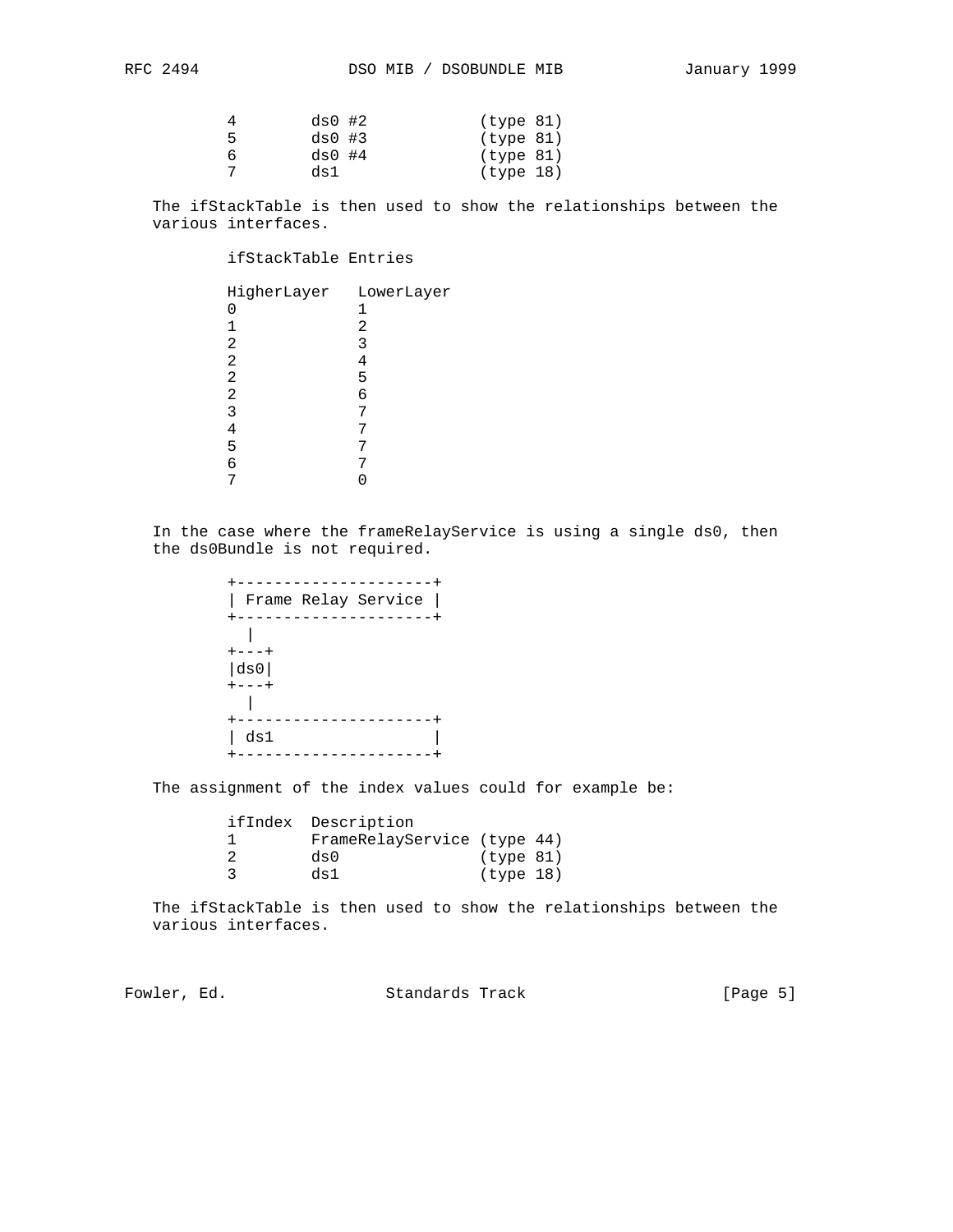# ifStackTable Entries

| HigherLayer LowerLayer |
|------------------------|
|                        |
|                        |
|                        |
|                        |

## 2.3.1. Usage of Channelization for DS3, DS1, DS0

 An example is given here to explain the channelization objects in the DS3, DS1, and DS0 MIBs to help the implementor use the objects correctly. Treatment of E3 and E1 would be similar, with the number of DS0s being different depending on the framing of the E1. Timeslot 16 is not created for framing types that do not pass data over it.

 Assume that a DS3 (with ifIndex 1) is channelized into DS1s (without DS2s). The object dsx3Channelization is set to enabledDs1. There will be 28 DS1s in the ifTable. Assume the entries in the ifTable for the DS1s are created in channel order and the ifIndex values are 2 through 29. In the DS1 MIB, there will be an entry in the dsx1ChanMappingTable for each ds1. The entries will be as follows:

dsx1ChanMappingTable Entries

|   | ifIndex dsx1Ds1ChannelNumber dsx1ChanMappedIfIndex |
|---|----------------------------------------------------|
|   |                                                    |
|   |                                                    |
| . |                                                    |
|   |                                                    |

 In addition, the DS1s are channelized into DS0s. The object dsx1Channelization is set to enabledDs0 for each DS1. When this object is set to this value, 24 DS0s are created by the agent. There will be 24 DS0s in the ifTable for each DS1. If the dsx1Channelization is set to disabled, the 24 DS0s are destroyed.

 Assume the entries in the ifTable are created in channel order and the ifIndex values for the DS0s in the first DS1 are 30 through 53. In the DS0 MIB, there will be an entry in the dsx0ChanMappingTable for each DS0. The entries will be as follows:

Fowler, Ed. Standards Track [Page 6]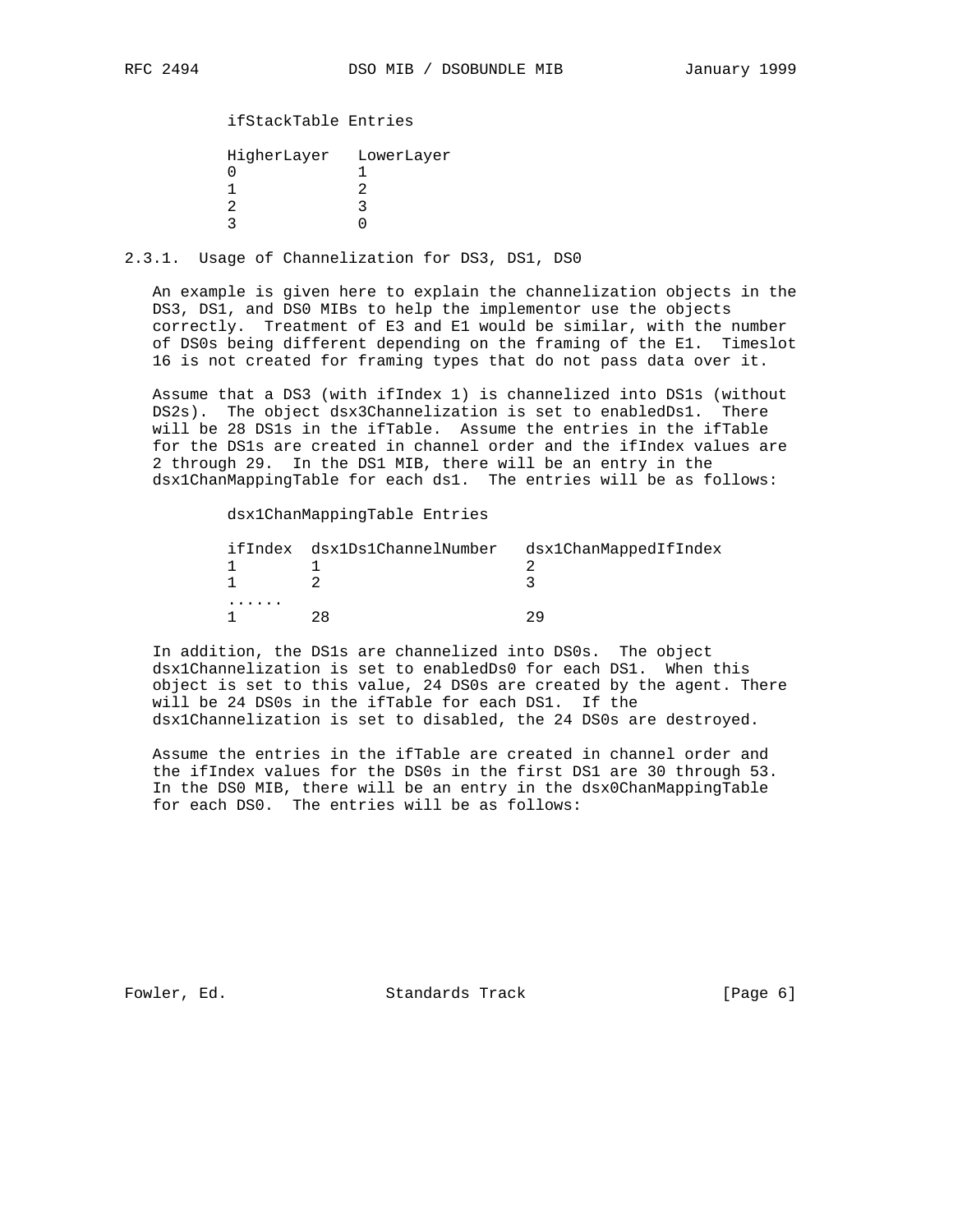# dsx0ChanMappingTable Entries

| ifIndex | dsx0Ds0ChannelNumber dsx0ChanMappedIfIndex |
|---------|--------------------------------------------|
|         |                                            |
| .       | ь.                                         |

2.3.2. Usage of ifIndex Mapping for DS0Bundle

 An example is given here to explain the ifIndex mapping objects in the DS0Bundle MIB to help the implementor use the objects correctly.

 Assume that a DS1 (with ifIndex 1) is channelized into DS0s. There will be 24 DS0s in the ifTable. Assume the entries in the ifTable for the DS0s are created in channel order and the ifIndex values are 2 through 25. Now, assume that there are two bundles on the DS1. The first one uses channels 1 and 2. The second uses channels 3 and 4. There will be two ifTable entries for these bundles, with values of 26 and 27 for ifIndex. There will be an entry in the dsx0BundleTable for each bundle. The entries will be as follows:

dsx0BundleTable Entries

| dsx0BundleIndex | dsx0BundleIfIndex |
|-----------------|-------------------|
|                 | 26                |
|                 | クワ                |

 There will be an entry in the dsx0ConfigTable for each DS0. The entries will be as follows:

dsx0ConfigTable Entries

|    | ifIndex dsx0Ds0ChannelNumber | dsx0Ds0BundleMappedIfIndex |
|----|------------------------------|----------------------------|
|    |                              | 26                         |
|    |                              | 26                         |
|    |                              | 2.7                        |
| ר  |                              | 27                         |
| ь  |                              |                            |
|    |                              |                            |
|    |                              |                            |
| 25 | 24                           |                            |

3. Overview of the MIB

 This document contains 2 MIB modules, the DS0 MIB and the DS0Bundle MIB.

Fowler, Ed. Standards Track [Page 7]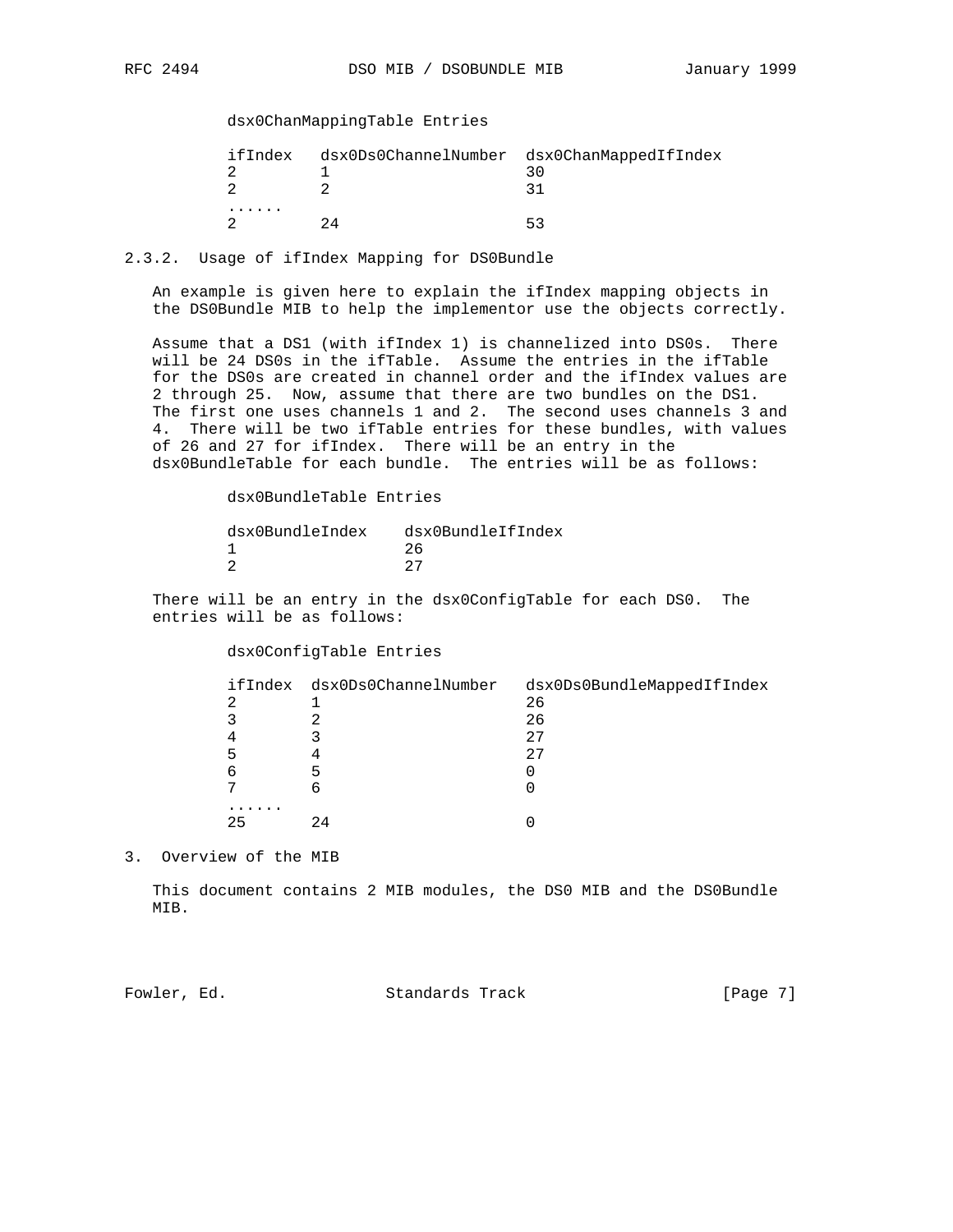# 3.1. DS0 MIB

 The DS0 MIB is used to represent individual DS0s in a DS1 or E1. Variables in this MIB would be created for each DS0 in the ifTable. This MIB contains the following group:

 The DS0 Config Group - This group contains configuration information about a particular DS0.

3.2. DS0Bundle MIB

 The DS0Bundle MIB is used to represent collections of DS0s that are used together to carry data within a DS1/E1 at speeds greater than that of a single DS0. DS0Bundles are created on top of DS0s and are represented that way in the ifStackTable. This MIB contains the following groups:

The DS0 Bundle Group - This group contains objects used for creating new ds0Bundles. This group is mandatory.

 The DS0 Bonding Group - This group contains information about bonding for a ds0Bundle, if bonding is enabled. This group is optional.

4. Object Definitions for DS0

DS0-MIB DEFINITIONS ::= BEGIN

IMPORTS

 MODULE-IDENTITY, OBJECT-TYPE, transmission FROM SNMPv2-SMI MODULE-COMPLIANCE, OBJECT-GROUP FROM SNMPv2-CONF DisplayString, TruthValue FROM SNMPv2-TC ifIndex, InterfaceIndex, InterfaceIndexOrZero FROM IF-MIB;

-- This is the MIB module for the DS0 Interface objects.

 ds0 MODULE-IDENTITY LAST-UPDATED "9807161630Z" ORGANIZATION "IETF Trunk MIB Working Group" CONTACT-INFO David Fowler

> Postal: Newbridge Networks Corporation 600 March Road Kanata, Ontario, Canada K2K 2E6

> > Tel: +1 613 591 3600

Fowler, Ed. Standards Track [Page 8]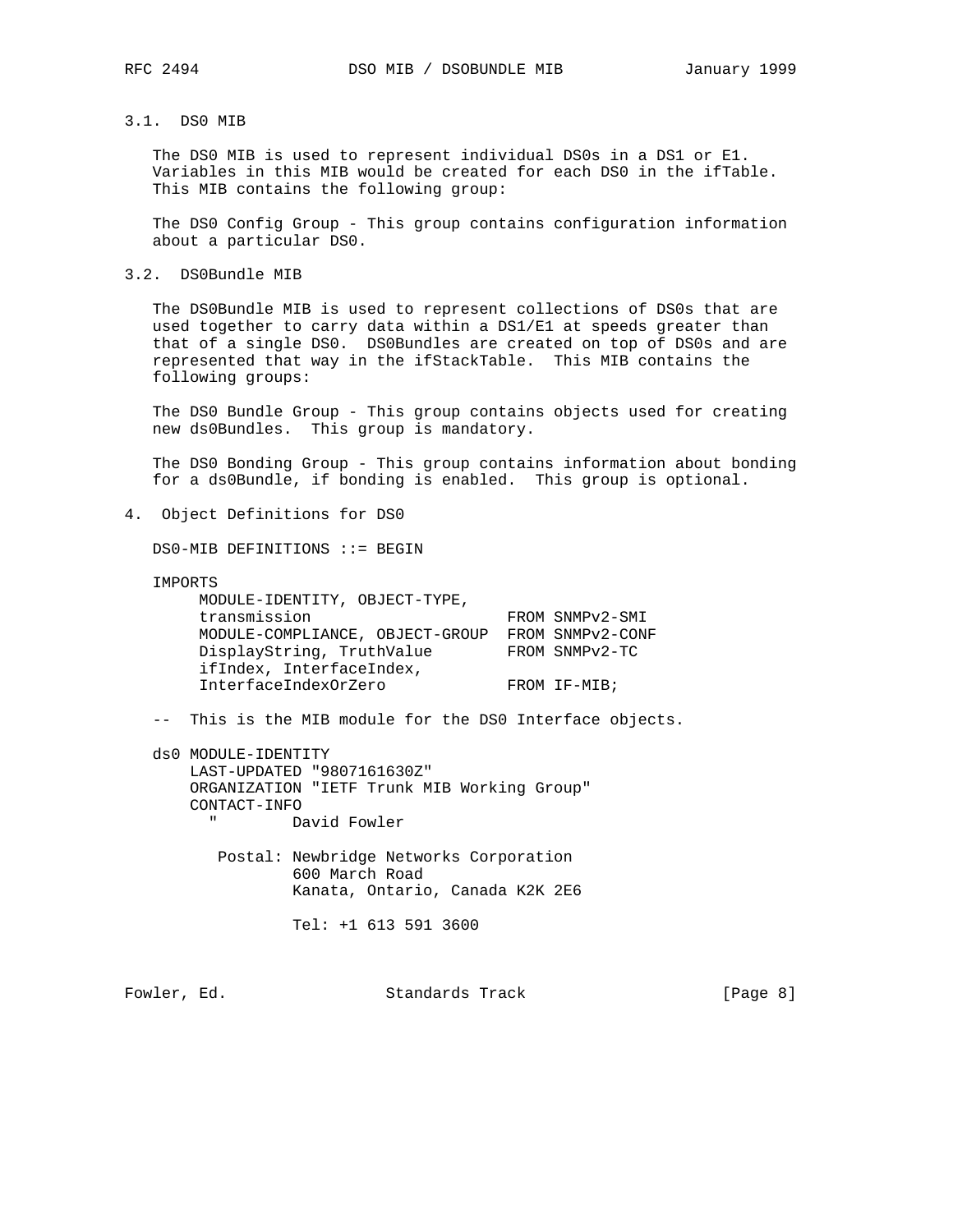Fax: +1 613 599 3619 E-mail: davef@newbridge.com" DESCRIPTION "The MIB module to describe DS0 interfaces objects." REVISION "9805242010Z" DESCRIPTION "Initial version of the DS0-MIB."  $::=$  { transmission 81 } -- The DS0 Config Group -- Implementation of this group is mandatory for all -- systems that use a DS0 Interface. -- The DS0 Config Group consists of two tables: -- DS0 Configuration Table -- DS0 Channel Mapping Table -- The DS0 Configuration Table dsx0ConfigTable OBJECT-TYPE SYNTAX SEQUENCE OF Dsx0ConfigEntry MAX-ACCESS not-accessible STATUS current DESCRIPTION "The DS0 Configuration table."  $::=$  { ds0 1 } dsx0ConfigEntry OBJECT-TYPE SYNTAX Dsx0ConfigEntry MAX-ACCESS not-accessible STATUS current DESCRIPTION "An entry in the DS0 Configuration table. There is an entry in this table for each DS0 interface." INDEX { ifIndex }  $::= \{ dsx0ConfigTable 1 \}$  Dsx0ConfigEntry ::= SEQUENCE { dsx0Ds0ChannelNumber INTEGER, dsx0RobbedBitSignalling TruthValue, dsx0CircuitIdentifier DisplayString, dsx0IdleCode INTEGER, dsx0IdleCode INTEGER,<br>dsx0SeizedCode INTEGER,

Fowler, Ed. Standards Track [Page 9]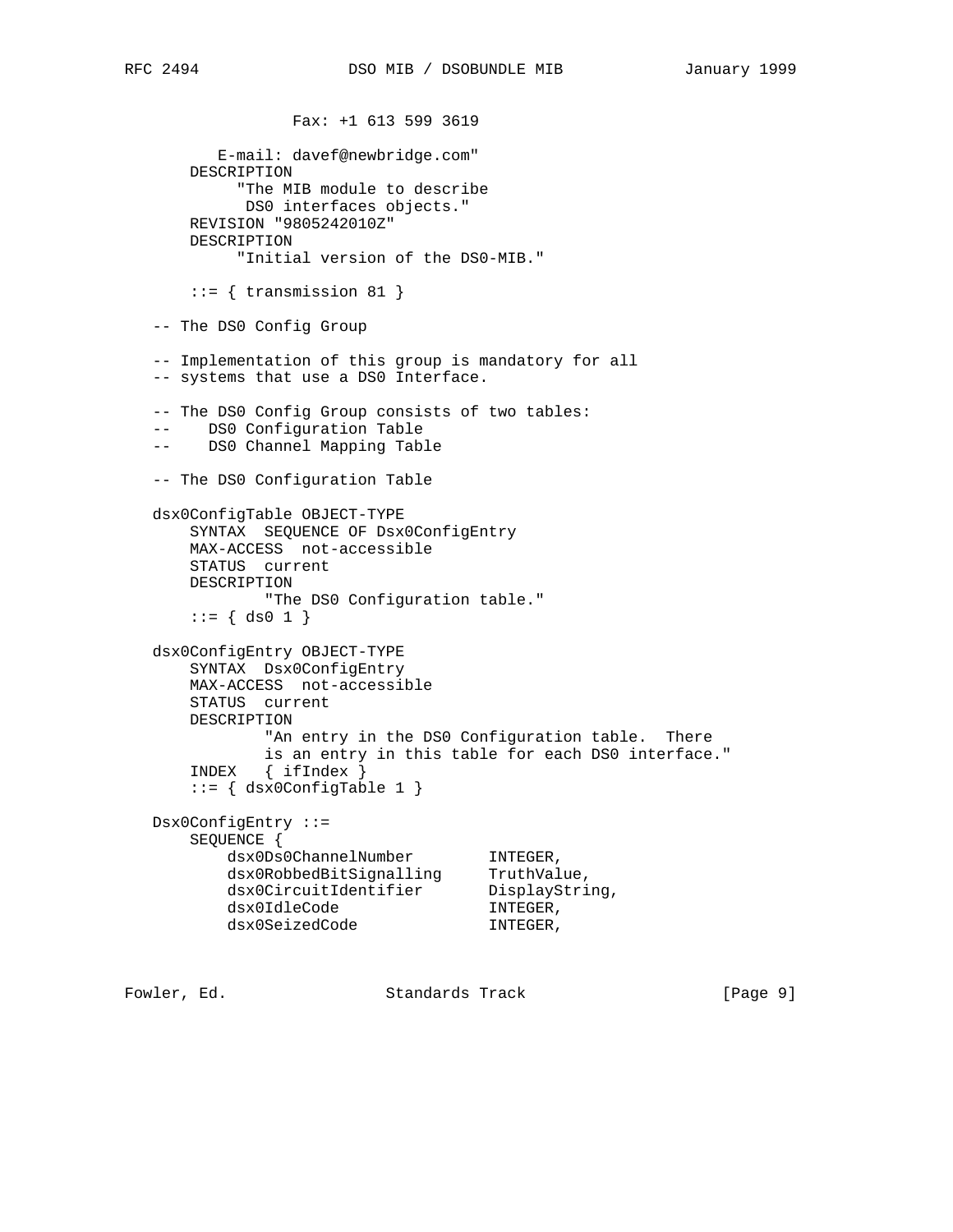```
 dsx0ReceivedCode INTEGER,
        dsx0TransmitCodesEnable TruthValue,
        dsx0Ds0BundleMappedIfIndex InterfaceIndexOrZero
 }
 dsx0Ds0ChannelNumber OBJECT-TYPE
    SYNTAX INTEGER(0..31)
    MAX-ACCESS read-only
    STATUS current
    DESCRIPTION
             "This object indicates the channel number of the
             ds0 on its DS1/E1."
    ::= { dsx0ConfigEntry 1 }
 dsx0RobbedBitSignalling OBJECT-TYPE
    SYNTAX TruthValue
    MAX-ACCESS read-write
    STATUS current
    DESCRIPTION
            "This object indicates if Robbed Bit Signalling is
            turned on or off for a given ds0. This only
            applies to DS0s on a DS1 link. For E1 links the
            value is always off (false)."
    ::= { dsx0ConfigEntry 2 }
 dsx0CircuitIdentifier OBJECT-TYPE
      SYNTAX DisplayString (SIZE (0..255))
     MAX-ACCESS read-write
     STATUS current
     DESCRIPTION
             "This object contains the transmission vendor's
             circuit identifier, for the purpose of
             facilitating troubleshooting."
    ::= \{ dsx0ConfigEntry 3 \} dsx0IdleCode OBJECT-TYPE
     SYNTAX INTEGER(0..15)
     MAX-ACCESS read-write
     STATUS current
     DESCRIPTION
             "This object contains the code transmitted in the
             ABCD bits when the ds0 is not connected and
             dsx0TransmitCodesEnable is enabled. The object is
             a bitmap and the various bit positions are:
                  1 D bit
                   2 C bit
                   4 B bit
                   8 A bit"
```
Fowler, Ed. Standards Track [Page 10]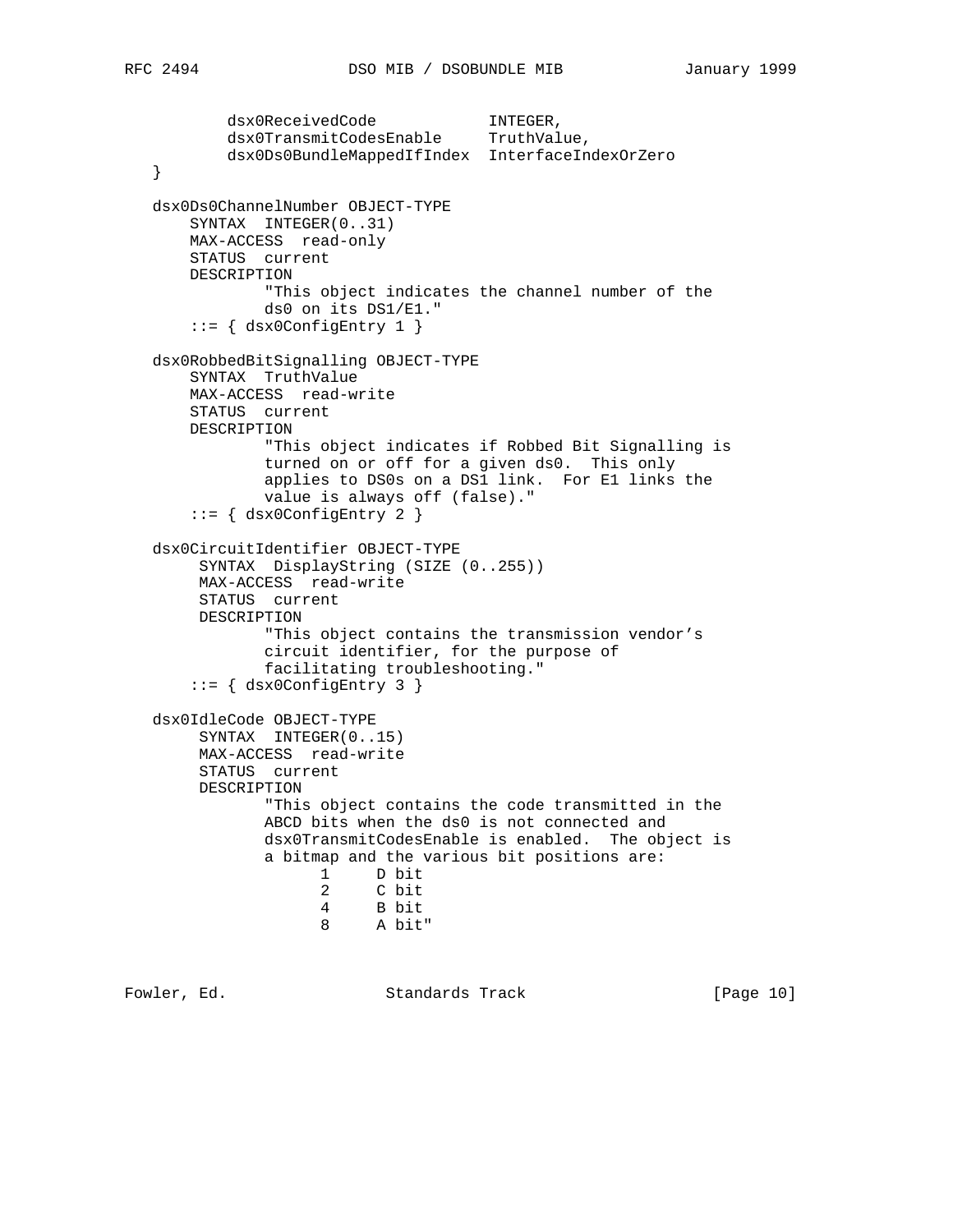```
::= { dsx0ConfigEntry 4 }
   dsx0SeizedCode OBJECT-TYPE
        SYNTAX INTEGER(0..15)
        MAX-ACCESS read-write
        STATUS current
        DESCRIPTION
               "This object contains the code transmitted in the
               ABCD bits when the ds0 is connected and
               dsx0TransmitCodesEnable is enabled. The object is
               a bitmap and the various bit positions are:
                     1 D bit
                     2 C bit
                     4 B bit
                     8 A bit"
        ::= { dsx0ConfigEntry 5 }
   dsx0ReceivedCode OBJECT-TYPE
        SYNTAX INTEGER(0..15)
        MAX-ACCESS read-only
        STATUS current
        DESCRIPTION
               "This object contains the code being received in
               the ABCD bits. The object is a bitmap and the
               various bit positions are:
                     1 D bit
                     2 C bit
                     4 B bit
                        A bit"
       ::= { dsx0ConfigEntry 6 }
   dsx0TransmitCodesEnable OBJECT-TYPE
        SYNTAX TruthValue
        MAX-ACCESS read-write
        STATUS current
        DESCRIPTION
               "This object determines if the idle and seized
               codes are transmitted. If the value of this object
               is true then the codes are transmitted."
       ::= \{ dsx0ConfigEntry 7 \} dsx0Ds0BundleMappedIfIndex OBJECT-TYPE
        SYNTAX InterfaceIndexOrZero
        MAX-ACCESS read-only
        STATUS current
        DESCRIPTION
               "This object indicates the ifIndex value assigned
               by the agent for the ds0Bundle(82) ifEntry to
Fowler, Ed. Standards Track [Page 11]
```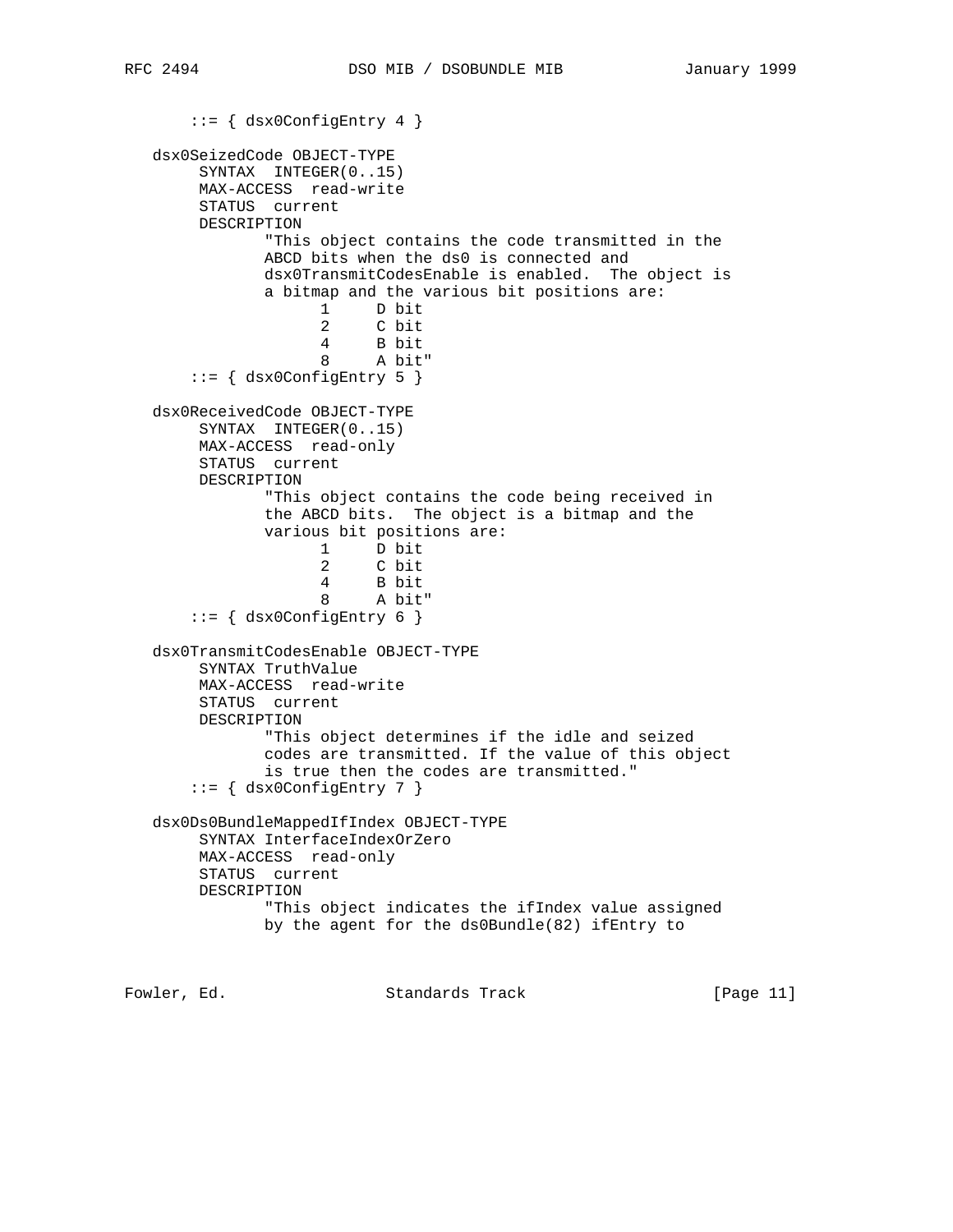```
which the given ds0(81) ifEntry may belong.
                If the given ds0(81) ifEntry does not belong to
                any ds0Bundle(82) ifEntry, then this object has a
                value of zero.
                While this object provides information that can
                also be found in the ifStackTable, it provides
                this same information with a single table lookup,
               rather than by walking the ifStackTable to find
                the possibly non-existent ds0Bundle(82) ifEntry
                that may be stacked above the given ds0(81)
                ifTable entry."
       ::= { dsx0ConfigEntry 8 }
    -- The DS0 Channel Mapping Table
   dsx0ChanMappingTable OBJECT-TYPE
        SYNTAX SEQUENCE OF Dsx0ChanMappingEntry
        MAX-ACCESS not-accessible
        STATUS current
        DESCRIPTION
                "The DS0 Channel Mapping table. This table maps a
               DS0 channel number on a particular DS1/E1 into an
               ifIndex."
        ::= \{ ds0 3 \} dsx0ChanMappingEntry OBJECT-TYPE
         SYNTAX Dsx0ChanMappingEntry
        MAX-ACCESS not-accessible
        STATUS current
        DESCRIPTION
                "An entry in the DS0 Channel Mapping table. There
                is an entry in this table corresponding to each
                ds0 ifEntry within any interface that is
                channelized to the individual ds0 ifEntry level.
                This table is intended to facilitate mapping from
                channelized interface / channel number to DS0
                ifEntry. (e.g. mapping (DS1 ifIndex, DS0 Channel
               Number) -> ifIndex)
                While this table provides information that can
                also be found in the ifStackTable and
                dsx0ConfigTable, it provides this same information
                with a single table lookup, rather than by walking
                the ifStackTable to find the various constituent
                ds0 ifTable entries, and testing various
Fowler, Ed. Standards Track [Page 12]
```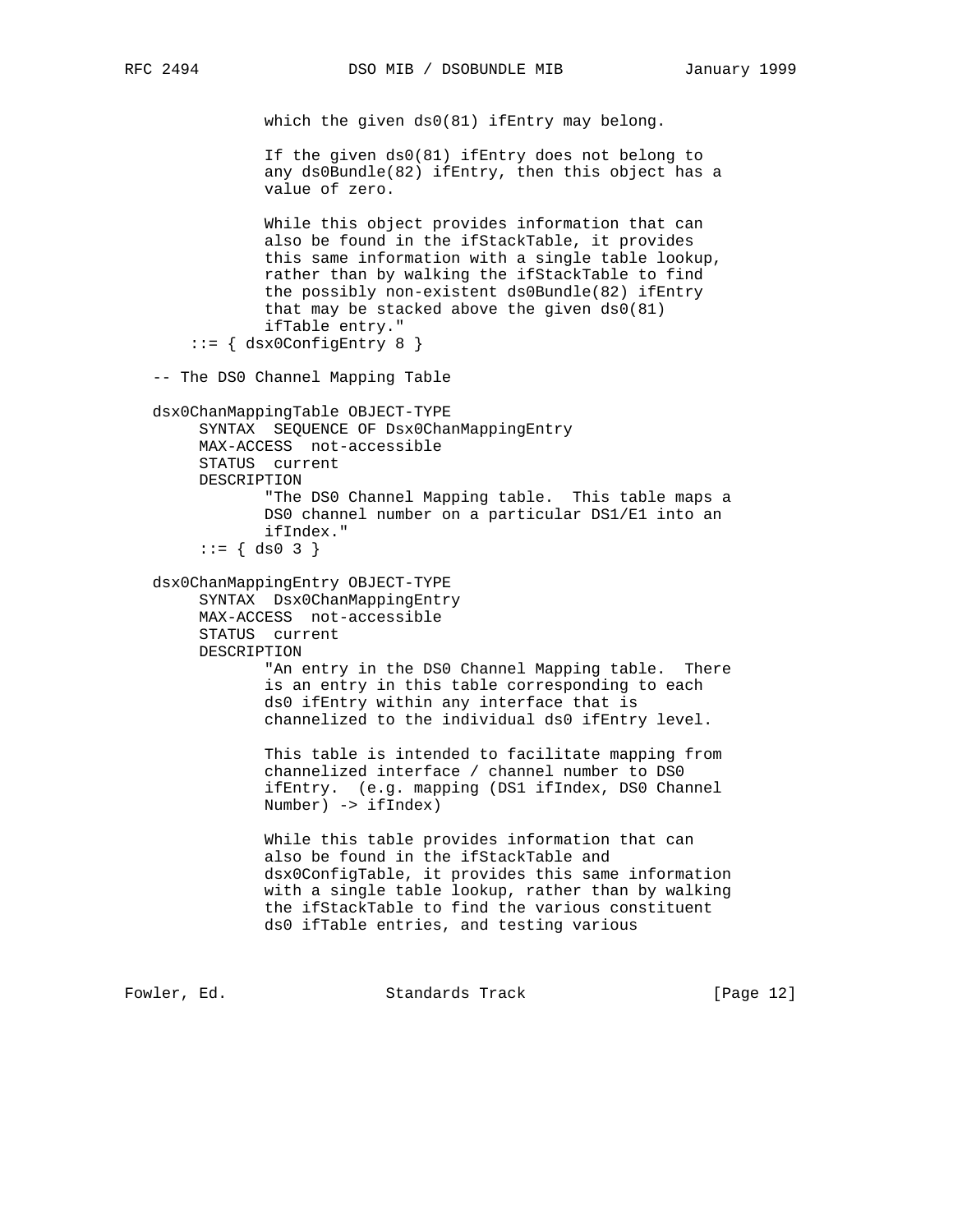```
 dsx0ConfigTable entries to check for the entry
             with the applicable DS0 channel number."
      INDEX { ifIndex, dsx0Ds0ChannelNumber }
      ::= { dsx0ChanMappingTable 1 }
 Dsx0ChanMappingEntry ::=
      SEQUENCE {
          dsx0ChanMappedIfIndex InterfaceIndex
 }
 dsx0ChanMappedIfIndex OBJECT-TYPE
      SYNTAX InterfaceIndex
      MAX-ACCESS read-only
      STATUS current
      DESCRIPTION
             "This object indicates the ifIndex value assigned
             by the agent for the individual ds0 ifEntry that
             corresponds to the given DS0 channel number
             (specified by the INDEX element
             dsx0Ds0ChannelNumber) of the given channelized
             interface (specified by INDEX element ifIndex)."
      ::= { dsx0ChanMappingEntry 1 }
 -- conformance information
 ds0Conformance OBJECT IDENTIFIER ::= { ds0 2 }
 ds0Groups OBJECT IDENTIFIER ::= { ds0Conformance 1 }
 ds0Compliances OBJECT IDENTIFIER ::= { ds0Conformance 2 }
 -- compliance statements
 ds0Compliance MODULE-COMPLIANCE
     STATUS current
     DESCRIPTION
            "The compliance statement for DS0 interfaces."
     MODULE -- this module
         MANDATORY-GROUPS { ds0ConfigGroup }
         OBJECT dsx0RobbedBitSignalling
         MIN-ACCESS read-only
         DESCRIPTION
             "The ability to set RBS is not required."
         OBJECT dsx0CircuitIdentifier
         MIN-ACCESS read-only
         DESCRIPTION
```
Fowler, Ed. Standards Track [Page 13]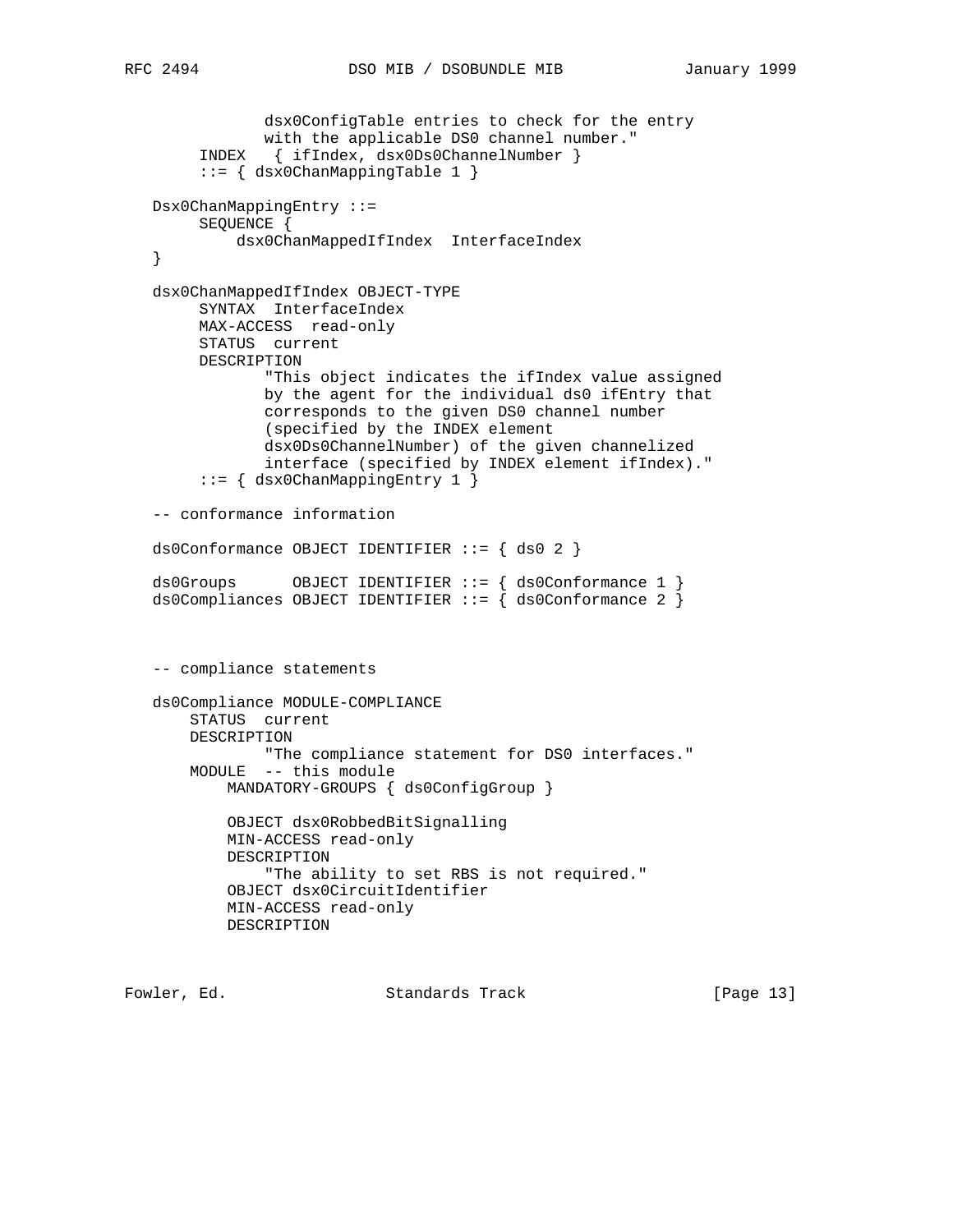```
 "The ability to set the circuit identifier is not
             required."
         OBJECT dsx0IdleCode
         MIN-ACCESS read-only
         DESCRIPTION
             "The ability to set the idle code is not
             required."
         OBJECT dsx0SeizedCode
         MIN-ACCESS read-only
         DESCRIPTION
             "The ability to set the seized code is not
             required."
         OBJECT dsx0TransmitCodesEnable
         MIN-ACCESS read-only
         DESCRIPTION
             "The ability to enable and disable the
             transmitting of idle and seized codes is not
             required."
     ::= { ds0Compliances 1 }
 -- units of conformance
 ds0ConfigGroup OBJECT-GROUP
     OBJECTS { dsx0Ds0ChannelNumber,
               dsx0RobbedBitSignalling,
               dsx0CircuitIdentifier,
               dsx0IdleCode,
               dsx0SeizedCode,
               dsx0ReceivedCode,
               dsx0TransmitCodesEnable,
               dsx0Ds0BundleMappedIfIndex,
               dsx0ChanMappedIfIndex }
     STATUS current
     DESCRIPTION
             "A collection of objects providing configuration
             information applicable to all DS0 interfaces."
    ::= \{ ds0Groups 1 \}
```
# END

Fowler, Ed. Standards Track [Page 14]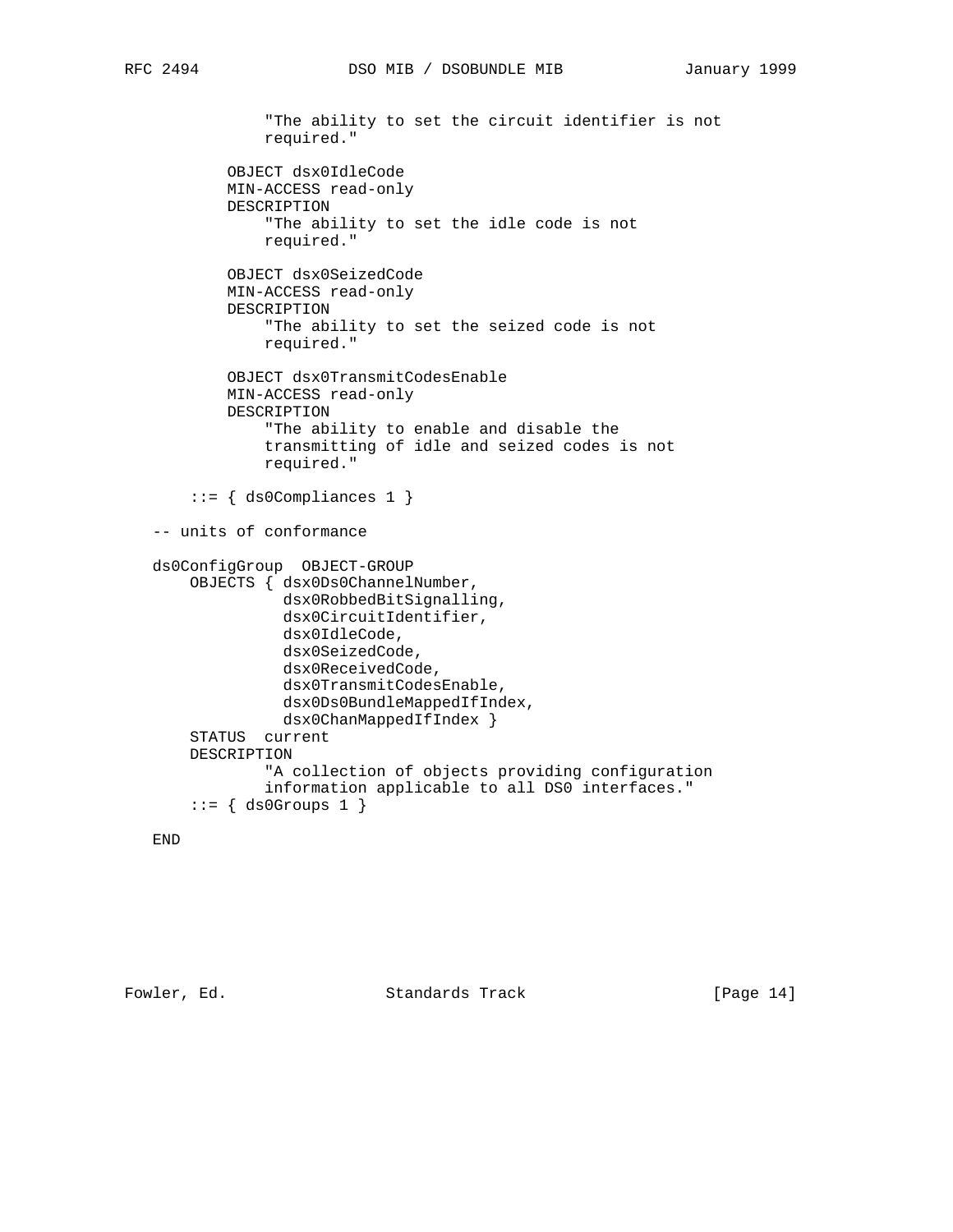5. Object Definitions for DS0 Bundle DS0BUNDLE-MIB DEFINITIONS ::= BEGIN IMPORTS MODULE-IDENTITY, OBJECT-TYPE, transmission FROM SNMPv2-SMI MODULE-COMPLIANCE, OBJECT-GROUP FROM SNMPv2-CONF DisplayString, RowStatus, TestAndIncr FROM SNMPv2-TC ifIndex, InterfaceIndex FROM IF-MIB; -- This is the MIB module for the DS0Bundle Interface -- objects. ds0Bundle MODULE-IDENTITY LAST-UPDATED "9807161630Z" ORGANIZATION "IETF Trunk MIB Working Group" CONTACT-INFO " David Fowler Postal: Newbridge Networks Corporation 600 March Road Kanata, Ontario, Canada K2K 2E6 Tel: +1 613 591 3600 Fax: +1 613 599 3619 E-mail: davef@newbridge.com" DESCRIPTION "The MIB module to describe DS0 Bundle interfaces objects." REVISION "9805242010Z" DESCRIPTION "Initial version of the DS0BUNDLE-MIB." ::= { transmission 82 }  $-$  -- The DS0 Bundle Config Group  $--$  -- Implementation of this group is mandatory for all -- systems that use a DS0Bundle Interface.  $-\,-$  -- The DS0 Bundle Config Group consists of one table: -- DS0 Bundle Table -- The DS0 Bundle Table

Fowler, Ed. Standards Track [Page 15]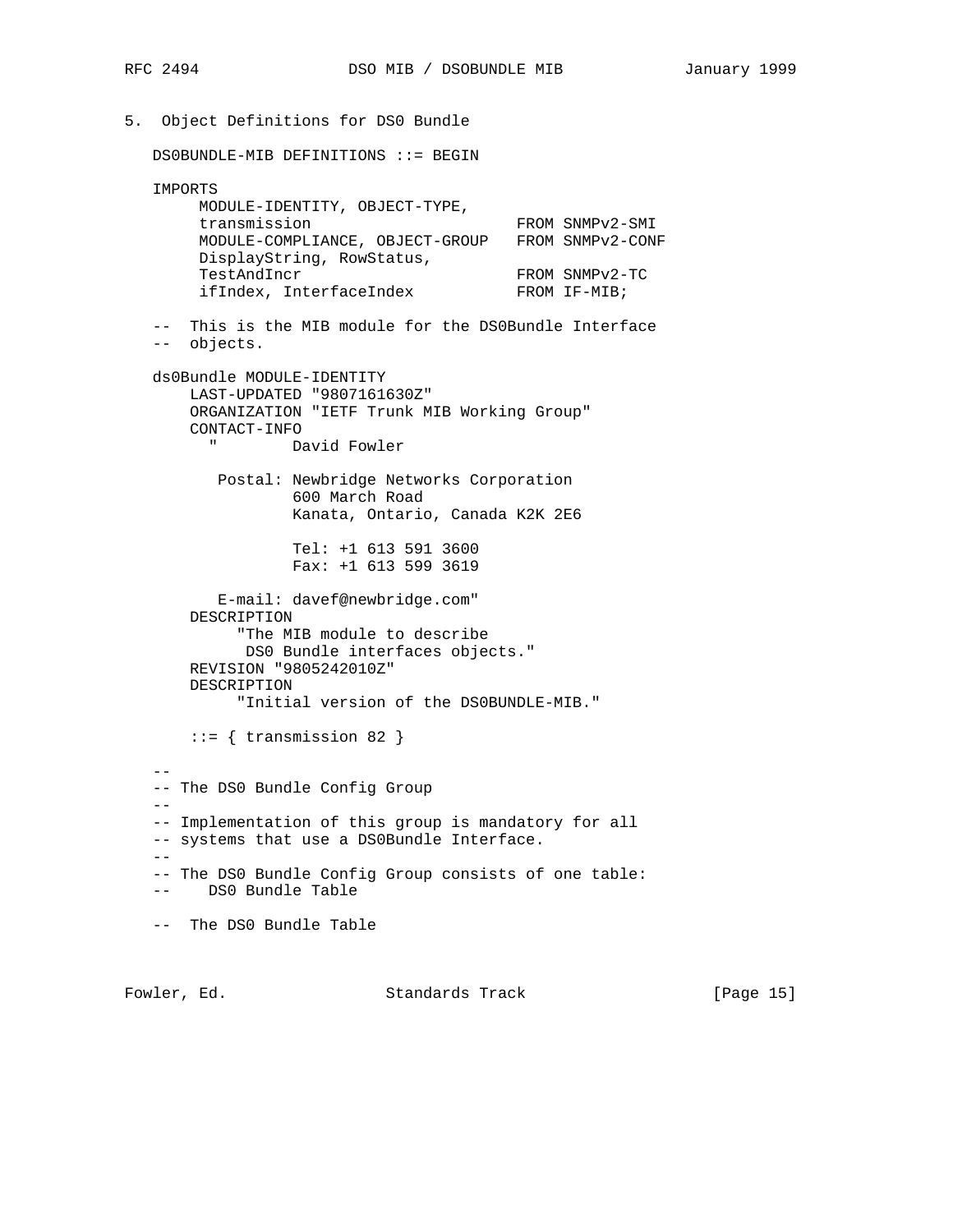```
 dsx0BundleNextIndex OBJECT-TYPE
     SYNTAX TestAndIncr
    MAX-ACCESS read-write
     STATUS current
    DESCRIPTION
             "This object is used to assist the manager in
             selecting a value for dsx0BundleIndex. Because
             this object is of syntax TestAndIncr (see the
             SNMPv2-TC document, RFC 1903) it can also be used
             to avoid race conditions with multiple managers
             trying to create rows in the table.
             If the result of the SET for dsx0BundleNextIndex
             is not success, this means the value has been
             changed from index (i.e. another manager used the
             value), so a new value is required.
             The algorithm is:
             done = false
             while done == false
                 index = GET (dsx0BundleNextIndex.0)
                 SET (dsx0BundleNextIndex.0=index)
                 if (set failed)
                   done = false
                 else
                   SET(dsx0BundleRowStatus.index=createAndGo)
                   if (set failed)
                     done = false
                   else
                    done = true
                     other error handling"
    ::= { ds0Bundle 2 }
 dsx0BundleTable OBJECT-TYPE
    SYNTAX SEQUENCE OF Dsx0BundleEntry
    MAX-ACCESS not-accessible
    STATUS current
    DESCRIPTION
             "There is an row in this table for each ds0Bundle
             in the system. This table can be used to
             (indirectly) create rows in the ifTable with
            ifType = 'ds0Bundle(82)'.
    ::= \{ ds0Bundle 3 \} dsx0BundleEntry OBJECT-TYPE
    SYNTAX Dsx0BundleEntry
    MAX-ACCESS not-accessible
    STATUS current
```
Fowler, Ed. Standards Track [Page 16]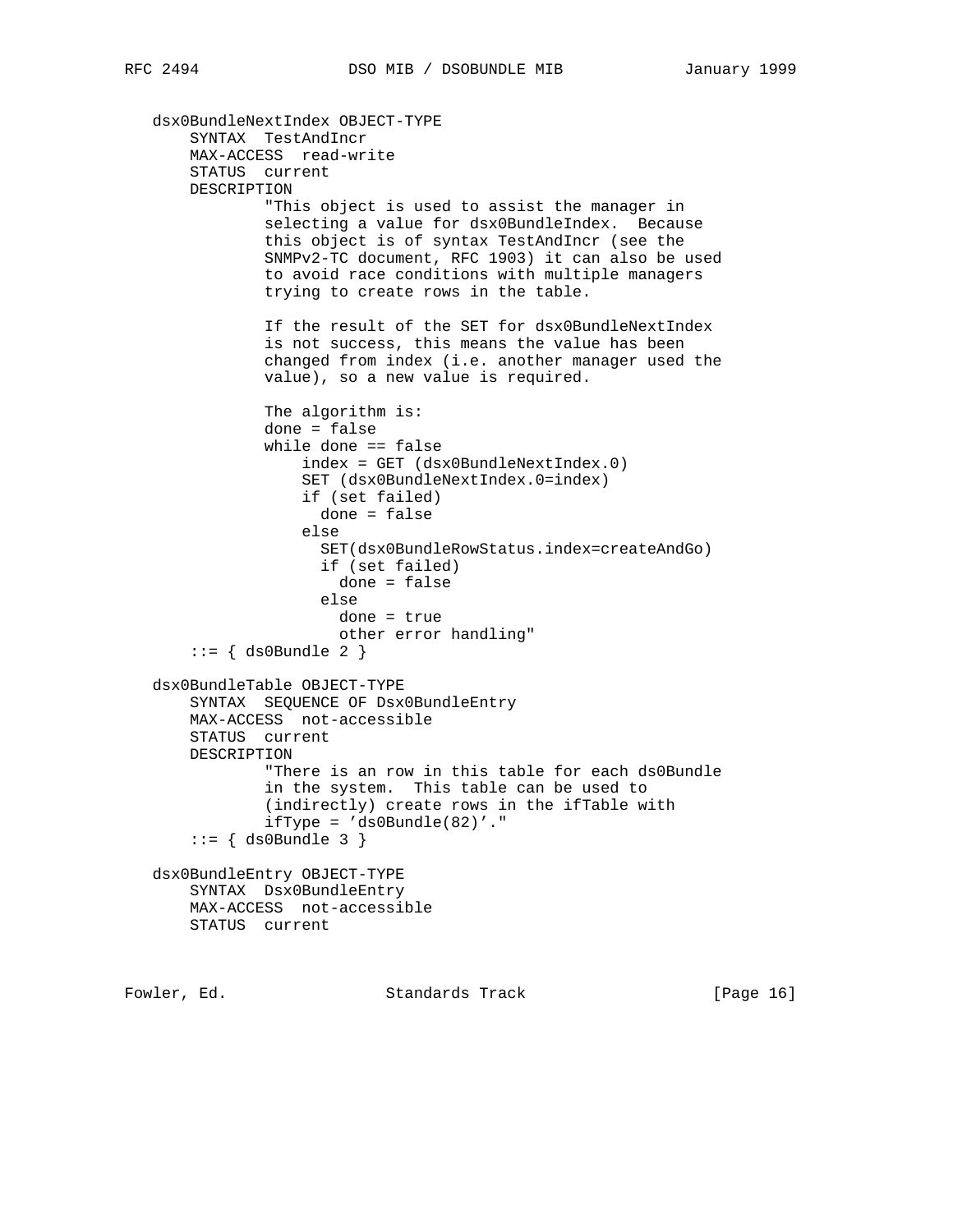```
 DESCRIPTION
               "There is a row in entry in this table for each
               ds0Bundle interface."
       INDEX { dsx0BundleIndex }
      ::= { dsx0BundleTable 1 }
   Dsx0BundleEntry ::=
       SEQUENCE {
 dsx0BundleIndex INTEGER,
 dsx0BundleIfIndex InterfaceIndex,
          dsx0BundleCircuitIdentifier DisplayString,<br>dsx0BundleRowStatus RowStatus
          dsx0BundleRowStatus
   }
   dsx0BundleIndex OBJECT-TYPE
       SYNTAX INTEGER (0..2147483647)
       MAX-ACCESS not-accessible
       STATUS current
       DESCRIPTION
               "A unique identifier for a ds0Bundle. This is not
               the same value as ifIndex. This table is not
               indexed by ifIndex because the manager has to
               choose the index in a createable row and the agent
               must be allowed to select ifIndex values."
        ::= { dsx0BundleEntry 1 }
   dsx0BundleIfIndex OBJECT-TYPE
       SYNTAX InterfaceIndex
       MAX-ACCESS read-only
       STATUS current
       DESCRIPTION
               "The ifIndex value the agent selected for the
               (new) ds0Bundle interface."
       ::= { dsx0BundleEntry 2 }
   dsx0BundleCircuitIdentifier OBJECT-TYPE
        SYNTAX DisplayString (SIZE (0..255))
        MAX-ACCESS read-create
        STATUS current
        DESCRIPTION
               "This variable contains the transmission vendor's
               circuit identifier, for the purpose of
               facilitating troubleshooting."
        ::= { dsx0BundleEntry 3 }
   dsx0BundleRowStatus OBJECT-TYPE
       SYNTAX RowStatus
       MAX-ACCESS read-create
```
Fowler, Ed. Standards Track [Page 17]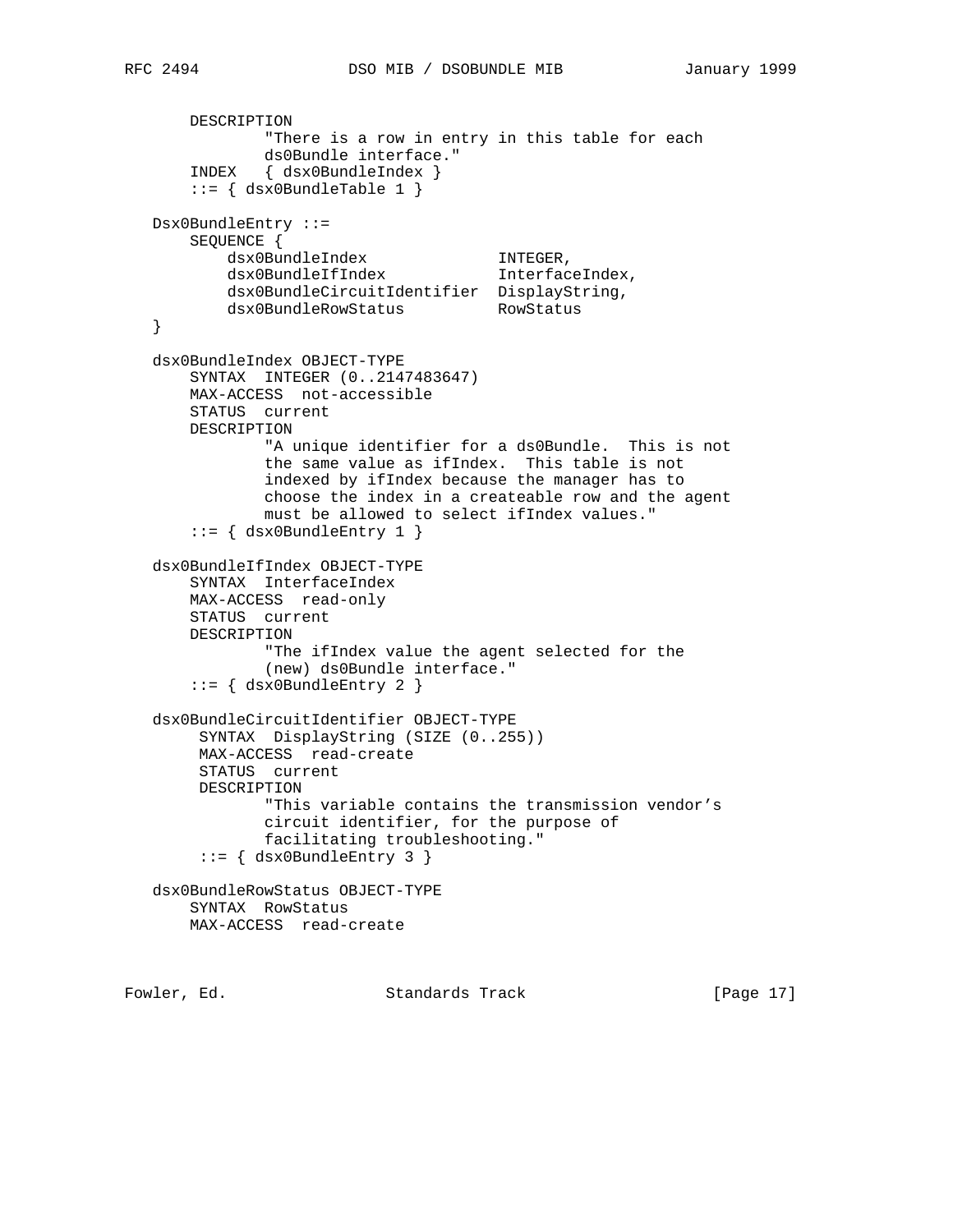```
 STATUS current
       DESCRIPTION
               "This object is used to create and delete rows in
               this table."
      ::= { dsx0BundleEntry 4 }
   -- The DS0 Bonding Group
   -- Implementation of this group is optional for all
   -- systems that use a DS0Bundle Interface.
   -- The DS0 Bonding Group consists of one table:
   -- DS0 Bonding Table
   -- The DS0 Bonding Table
   dsx0BondingTable OBJECT-TYPE
       SYNTAX SEQUENCE OF Dsx0BondingEntry
       MAX-ACCESS not-accessible
       STATUS current
       DESCRIPTION
              "The DS0 Bonding table."
      ::= { ds0Bundle 1 }
   dsx0BondingEntry OBJECT-TYPE
       SYNTAX Dsx0BondingEntry
       MAX-ACCESS not-accessible
       STATUS current
       DESCRIPTION
               "An entry in the DS0 Bonding table. There is a
              row in this table for each DS0Bundle interface."
       INDEX { ifIndex }
       ::= { dsx0BondingTable 1 }
   Dsx0BondingEntry ::=
       SEQUENCE {
dsx0BondMode NTEGER,
dsx0BondStatus INTEGER,
 dsx0BondRowStatus RowStatus
   }
   dsx0BondMode OBJECT-TYPE
       SYNTAX INTEGER {
                 none(1),
                   other(2),
                  mode0(3),
                 model(4),
                   mode2(5),
```
Fowler, Ed. Standards Track [Page 18]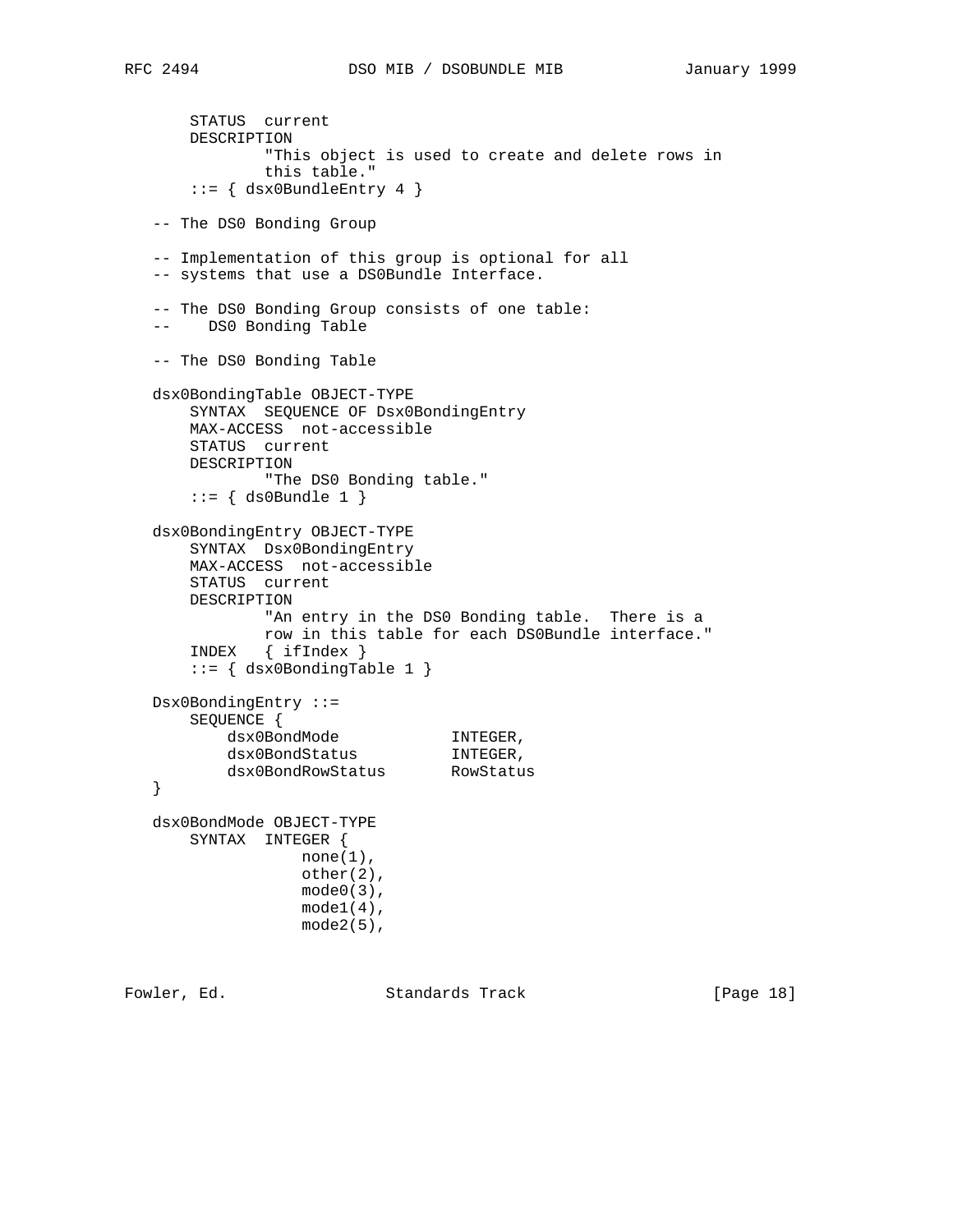```
 mode3(6)
 }
       MAX-ACCESS read-create
       STATUS current
       DESCRIPTION
                "This object indicates which BONDing mode is used,
                if any, for a ds0Bundle. Mode0 provides parameter
                and number exchange with no synchronization. Mode
                1 provides parameter and number exchange. Mode 1
                also provides synchronization during
                initialization but does not include inband
               monitoring. Mode 2 provides all of the above plus
                inband monitoring. Mode 2 also steals 1/64th of
                the bandwidth of each channel (thus not supporting
               n x 56/64 kbit/s data channels for most values of
               n). Mode 3 provides all of the above, but also
               provides n x 56/64 kbit/s data channels. Most
                common implementations of Mode 3 add an extra
                channel to support the inband monitoring overhead.
               ModeNone should be used when the interface is not
               performing bandwidth-on-demand."
        ::= { dsx0BondingEntry 1 }
   dsx0BondStatus OBJECT-TYPE
       SYNTAX INTEGER {
                    idle(1),
                    callSetup(2),
                   dataTransfer(3)
 }
       MAX-ACCESS read-only
       STATUS current
       DESCRIPTION
                "This object indicates the current status of the
               bonding call using this ds0Bundle. idle(1) should
               be used when the bonding mode is set to none(1)."
        ::= { dsx0BondingEntry 2 }
   dsx0BondRowStatus OBJECT-TYPE
       SYNTAX RowStatus
       MAX-ACCESS read-create
       STATUS current
       DESCRIPTION
                "This object is used to create new rows in this
                table, modify existing rows, and to delete
               existing rows."
        ::= { dsx0BondingEntry 3 }
```
Fowler, Ed. Standards Track [Page 19]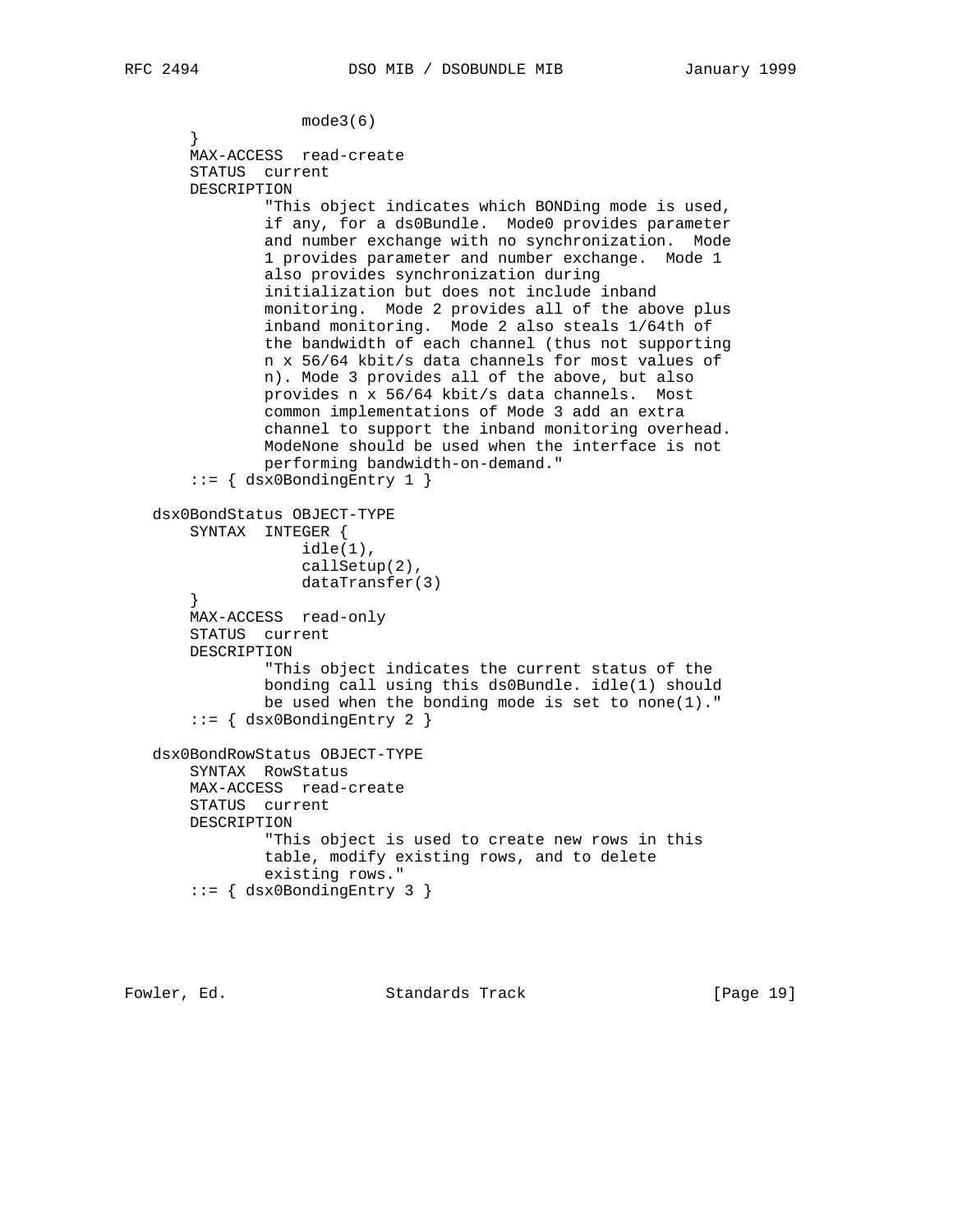```
 -- conformance information
   ds0BundleConformance OBJECT IDENTIFIER ::= { ds0Bundle 4 }
   ds0BundleGroups OBJECT IDENTIFIER
       ::= { ds0BundleConformance 1 }
   ds0BundleCompliances OBJECT IDENTIFIER
       ::= { ds0BundleConformance 2 }
   -- compliance statements
   ds0BundleCompliance MODULE-COMPLIANCE
       STATUS current
       DESCRIPTION
               "The compliance statement for DS0Bundle
               interfaces."
       MODULE -- this module
           MANDATORY-GROUPS {ds0BundleConfigGroup }
           GROUP ds0BondingGroup
           DESCRIPTION
                "Implementation of this group is optional for all
               systems that attach to a DS0Bundle Interface."
          OBJECT dsx0BundleRowStatus<br>SYNTAX INTEGER {
                     INTEGER {
                           active(1),
                           createAndGo(4),
                       destroy(6)<br>}
 }
           MIN-ACCESS read-only
           DESCRIPTION
                "The agent is not required to support a SET
               operation to this object, and only three of the
               six enumerated values for the RowStatus textual
               convention need be supported. Only supporting
               createAndGo for a creation process prevents the
               manager from creating an inactive row in the
               ds0BundleTable. Inactive rows in the
               ds0BundleTable do not make sense."
           OBJECT dsx0BundleCircuitIdentifier
           MIN-ACCESS read-only
           DESCRIPTION
                "The agent is not required to support a SET
```
Fowler, Ed. Standards Track [Page 20]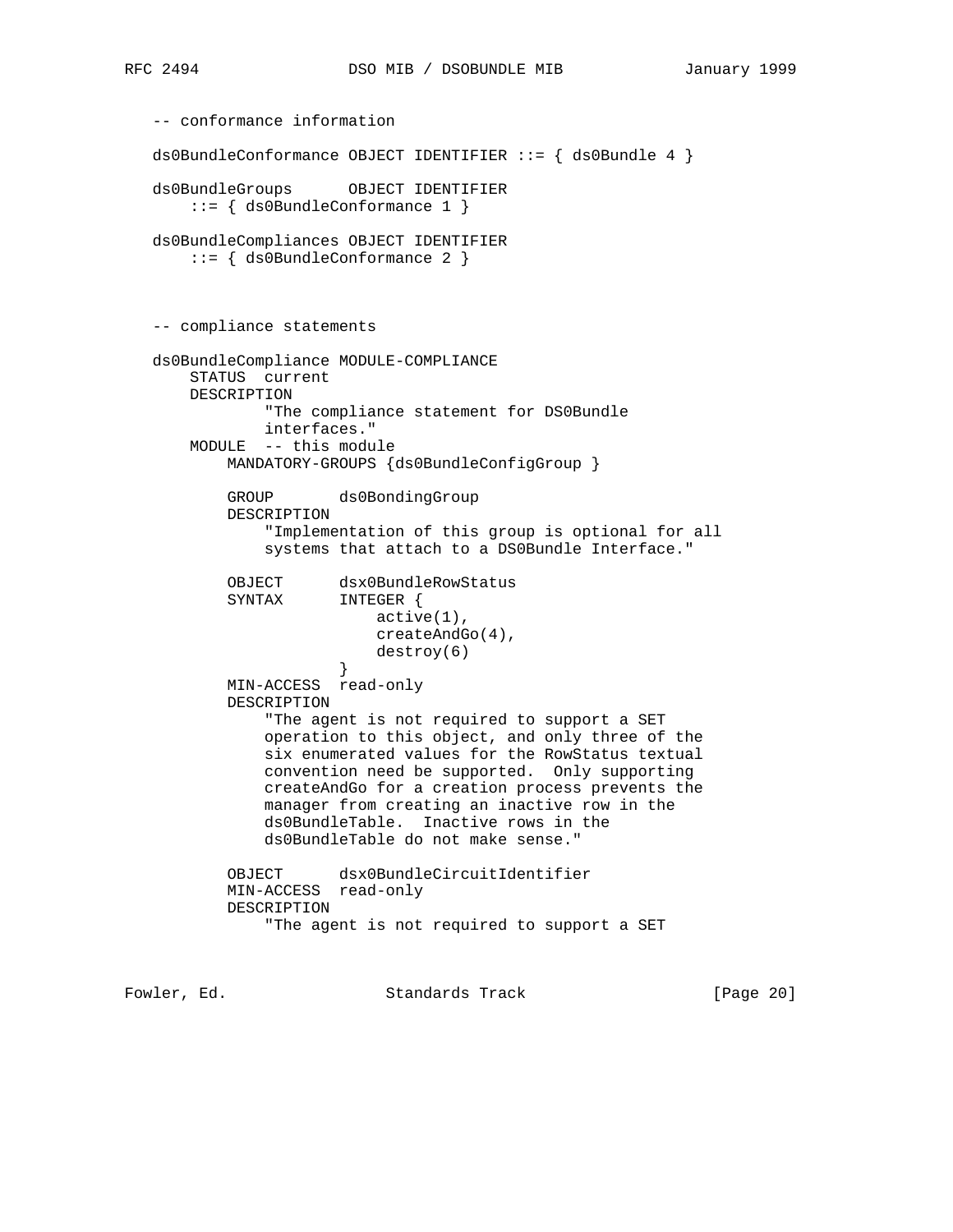```
 operation to this object."
                  ::= { ds0BundleCompliances 1 }
             -- units of conformance
             ds0BondingGroup OBJECT-GROUP
                 OBJECTS { dsx0BondMode,
                            dsx0BondStatus,
                            dsx0BondRowStatus }
                 STATUS current
                 DESCRIPTION
                          "A collection of objects providing
                          configuration information applicable
                          to all DS0 interfaces."
     ::= { ds0BundleGroups 1 }
 ds0BundleConfigGroup OBJECT-GROUP
     OBJECTS { dsx0BundleNextIndex,
               dsx0BundleIfIndex,
               dsx0BundleCircuitIdentifier,
               dsx0BundleRowStatus }
     STATUS current
     DESCRIPTION
             "A collection of objects providing the ability to
             create a new ds0Bundle in the ifTable as well as
             configuration information about the ds0Bundle."
    ::= { ds0BundleGroups 2 }
 END
```
 The IETF takes no position regarding the validity or scope of any intellectual property or other rights that might be claimed to pertain to the implementation or use of the technology described in this document or the extent to which any license under such rights might or might not be available; neither does it represent that it has made any effort to identify any such rights. Information on the IETF's procedures with respect to rights in standards-track and standards-related documentation can be found in BCP-11. Copies of claims of rights made available for publication and any assurances of licenses to be made available, or the result of an attempt made to obtain a general license or permission for the use of such proprietary rights by implementors or users of this specification can be obtained from the IETF Secretariat.

Fowler, Ed. Standards Track [Page 21]

<sup>6.</sup> Intellectual Property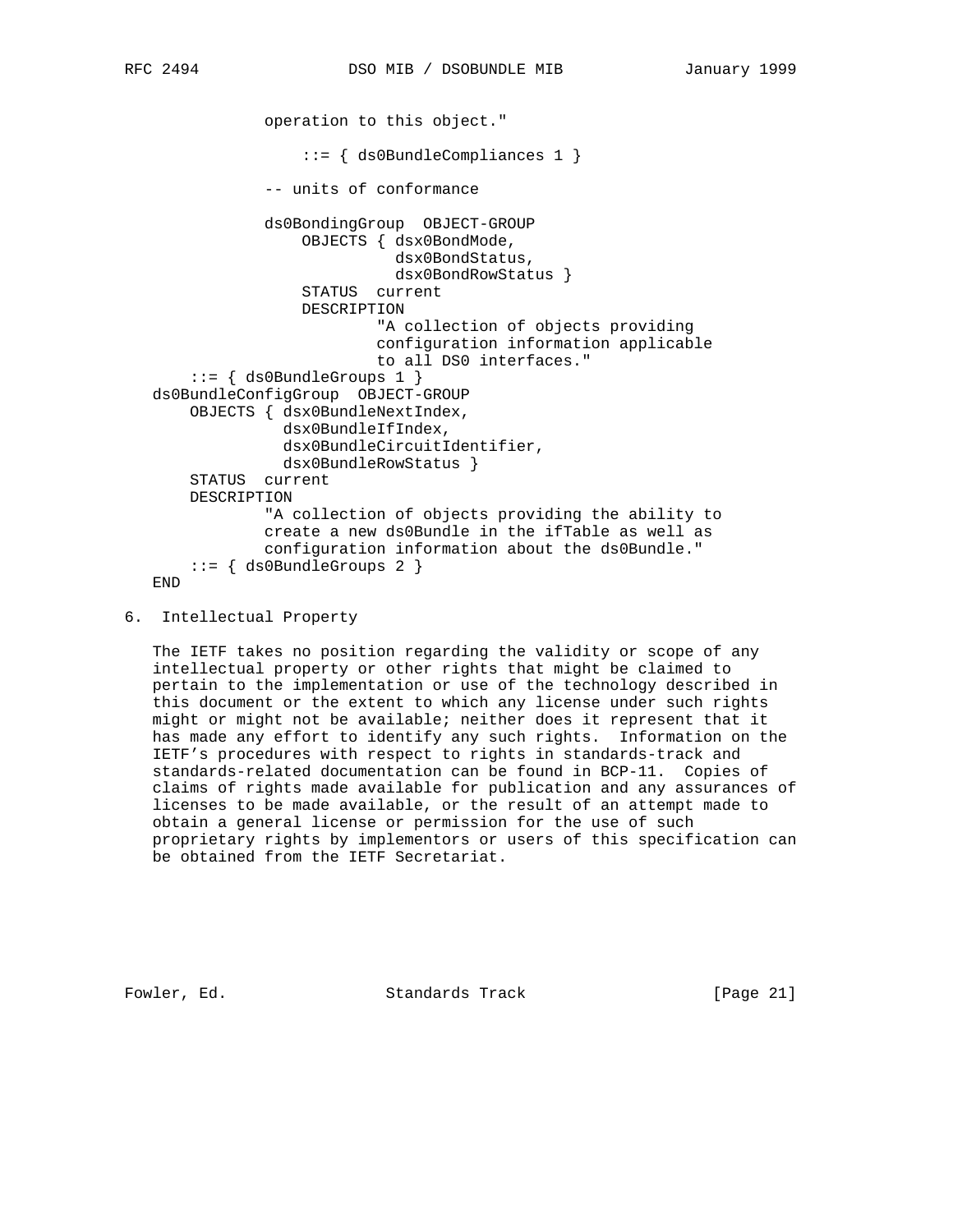The IETF invites any interested party to bring to its attention any copyrights, patents or patent applications, or other proprietary rights which may cover technology that may be required to practice this standard. Please address the information to the IETF Executive Director.

7. Acknowledgments

This document was produced by the Trunk MIB Working Group.

- 8. References
	- [1] Harrington, D., Presuhn, R., and B. Wijnen, "An Architecture for Describing SNMP Management Frameworks", RFC 2271, January 1998.
	- [2] Rose, M., and K. McCloghrie, "Structure and Identification of Management Information for TCP/IP-based Internets", STD 16, RFC 1155, May 1990.
	- [3] Rose, M., and K. McCloghrie, "Concise MIB Definitions", STD 16, RFC 1212, March 1991.
	- [4] Rose, M., "A Convention for Defining Traps for use with the SNMP", RFC 1215, March 1991.
	- [5] Case, J., McCloghrie, K., Rose, M., and S. Waldbusser, "Structure of Management Information for Version 2 of the Simple Network Management Protocol (SNMPv2)", RFC 1902, January 1996.
	- [6] Case, J., McCloghrie, K., Rose, M., and S. Waldbusser, "Textual Conventions for Version 2 of the Simple Network Management Protocol (SNMPv2)", RFC 1903, January 1996.
	- [7] Case, J., McCloghrie, K., Rose, M., and S. Waldbusser, "Conformance Statements for Version 2 of the Simple Network Management Protocol (SNMPv2)", RFC 1904, January 1996.
	- [8] Case, J., Fedor, M., Schoffstall, M., and J. Davin, "Simple Network Management Protocol", STD 15, RFC 1157, May 1990.
	- [9] Case, J., McCloghrie, K., Rose, M., and S. Waldbusser, "Introduction to Community-based SNMPv2", RFC 1901, January 1996.
	- [10] Case, J., McCloghrie, K., Rose, M., and S. Waldbusser, "Transport Mappings for Version 2 of the Simple Network Management Protocol (SNMPv2)", RFC 1906, January 1996.

Fowler, Ed. Standards Track [Page 22]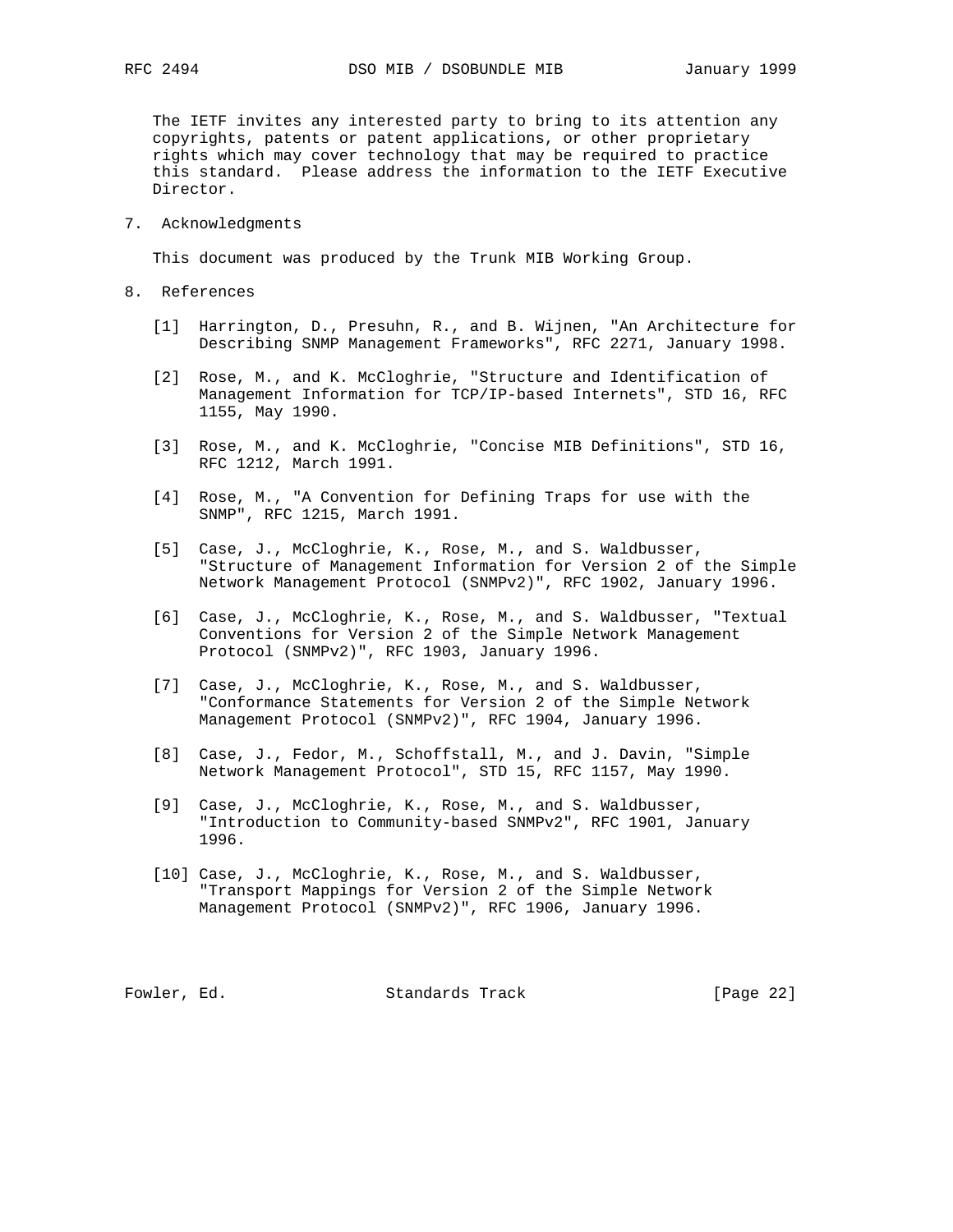- [11] Case, J., Harrington D., Presuhn R., and B. Wijnen, "Message Processing and Dispatching for the Simple Network Management Protocol (SNMP)", RFC 2272, January 1998.
- [12] Blumenthal, U., and B. Wijnen, "User-based Security Model (USM) for version 3 of the Simple Network Management Protocol (SNMPv3)", RFC 2274, January 1998.
- [13] Case, J., McCloghrie, K., Rose, M., and S. Waldbusser, "Protocol Operations for Version 2 of the Simple Network Management Protocol (SNMPv2)", RFC 1905, January 1996.
- [14] Levi, D., Meyer, P., and B. Stewart, "SNMPv3 Applications", RFC 2273, January 1998.
- [15] Wijnen, B., Presuhn, R., and K. McCloghrie, "View-based Access Control Model (VACM) for the Simple Network Management Protocol (SNMP)", RFC 2275, January 1998.
- [16] McCloghrie, K. and F. Kastenholz, "The Interfaces Group MIB using SMIv2", RFC 2233, November 1997.
- [17] Fowler D., "Definitions of Managed Objects for the DS1, E1, DS2, and E2 Interface Types", RFC 2495, January 1999.
- [18] Fowler, D., "Definitions of Managed Objects for the DS3/E3 Interface Types", RFC 2496, January 1999.
- [19] Brown, T., and K. Tesink, "Definitions of Managed Objects for the SONET/SDH Interface Type", Work in Progress.
- [20] Sharp, H. (Editor), "Interoperability Requirements for Nx56/64 kbit/s Calls", BONDING Spec Version 1.0, BONDING Consortium, Sept 1992.
- 9. Security Considerations

 SNMPv1 by itself is such an insecure environment. Even if the network itself is secure (for example by using IPSec), even then, there is no control as to who on the secure network is allowed to access and GET (read) the objects in this MIB.

 It is recommended that the implementors consider the security features as provided by the SNMPv3 framework. Specifically, the use of the User-based Security Model RFC 2274 [12] and the View-based Access Control Model RFC 2275 [15] is recommended.

Fowler, Ed. Standards Track [Page 23]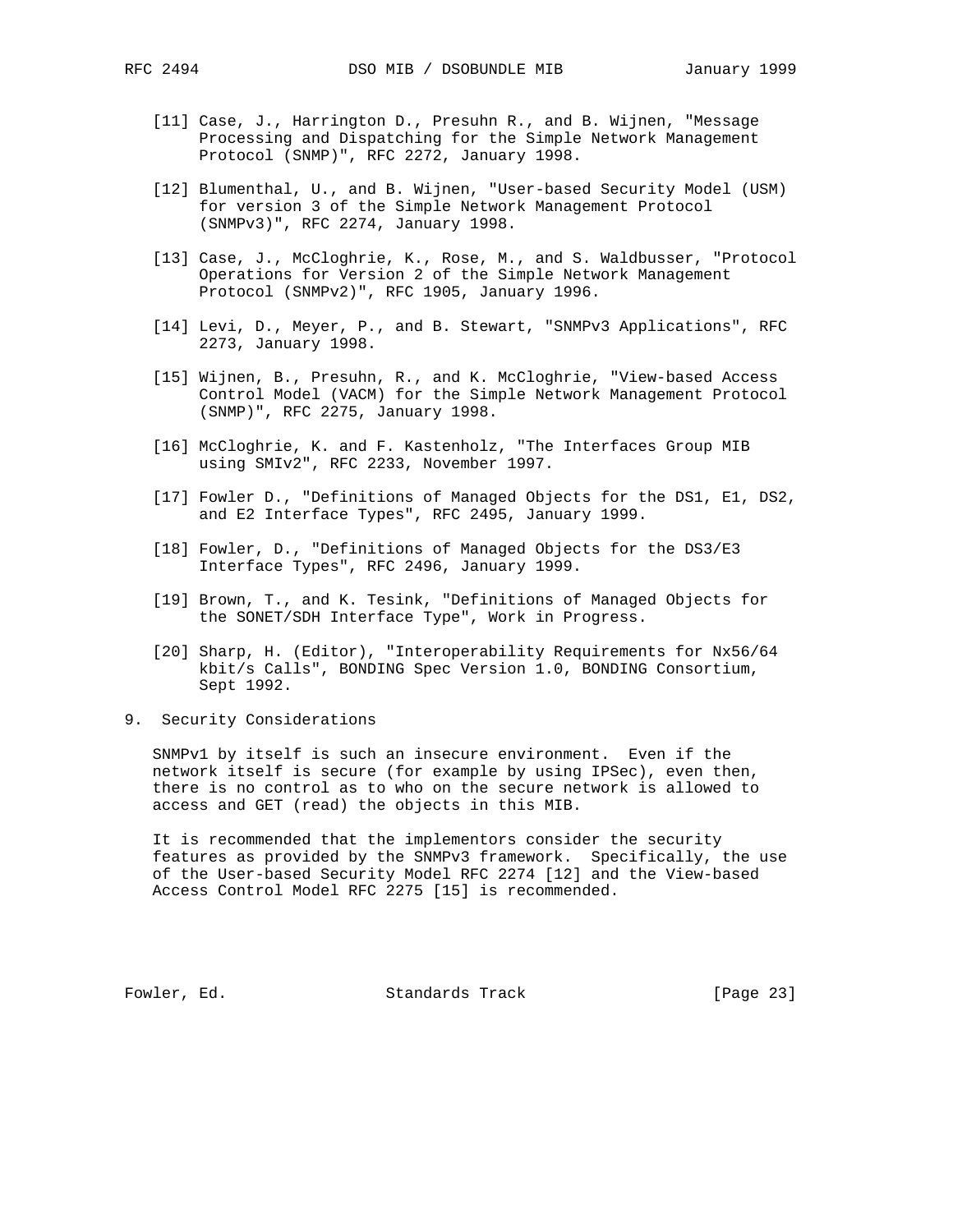It is then a customer/user responsibility to ensure that the SNMP entity giving access to an instance of this MIB, is properly configured to give access to those objects only to those principals (users) that have legitimate rights to access them.

 Setting the following objects to an inappropriate value can cause loss of traffic. In the case of dsx0RobbedBitSignalling, for example, the nature of the traffic flowing on the DS0 can be affected.

 dsx0RobbedBitSignalling dsx0IdleCode dsx0SeizedCode dsx0TransmitCodesEnable dsx0BundleRowStatus dsx0BondMode dsx0BondRowStatus

 Setting the following objects is mischievous, but not harmful to traffic. dsx0CircuitIdentifier dsx0BundleNextIndex

10. Author's Address

 David Fowler Newbridge Networks 600 March Road Kanata, Ontario, Canada K2K 2E6

 Phone: (613) 599-3600, ext 6559 EMail: davef@newbridge.com

Fowler, Ed. Standards Track [Page 24]